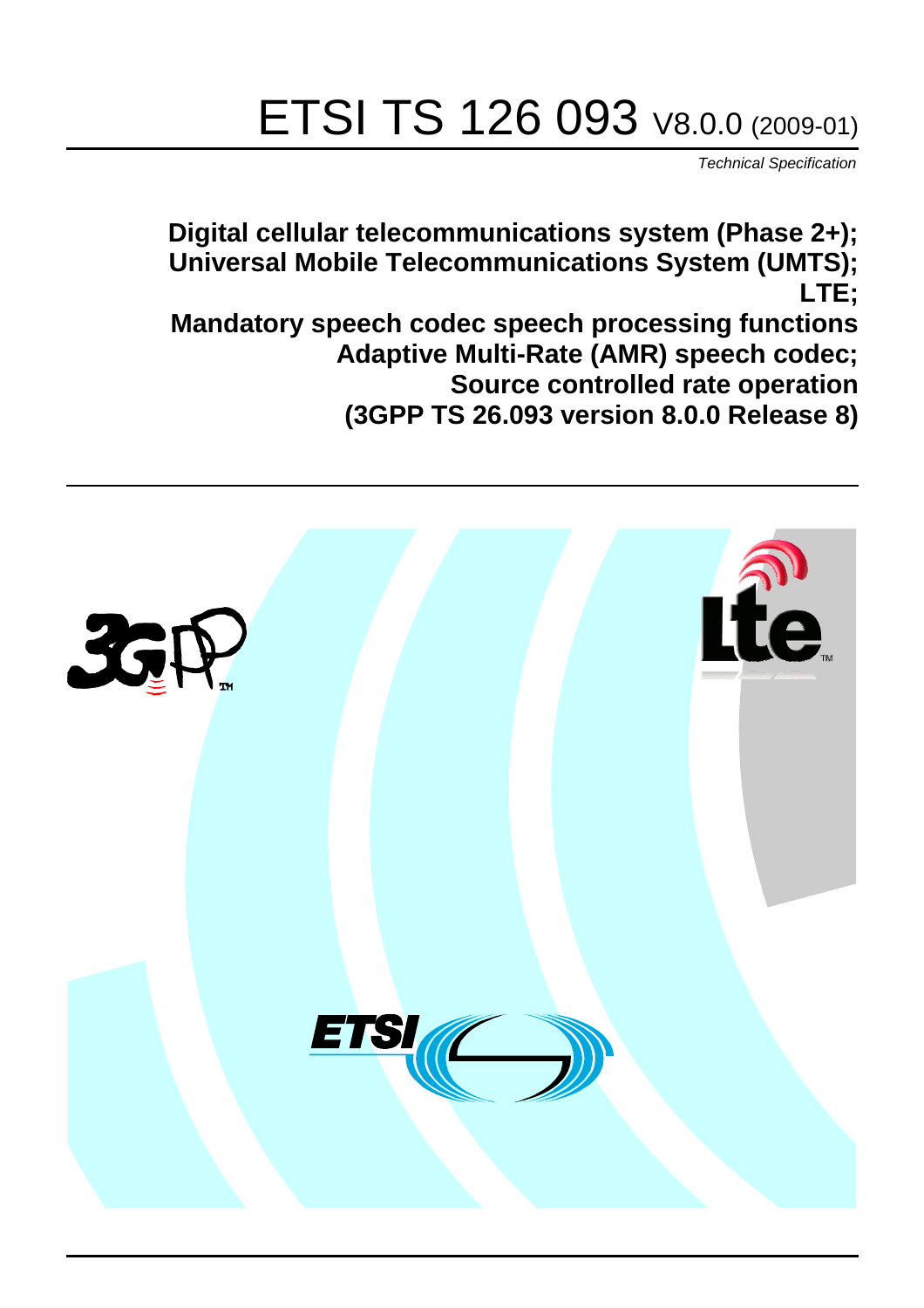Reference RTS/TSGS-0426093v800

> Keywords GSM, LTE, UMTS

#### *ETSI*

#### 650 Route des Lucioles F-06921 Sophia Antipolis Cedex - FRANCE

Tel.: +33 4 92 94 42 00 Fax: +33 4 93 65 47 16

Siret N° 348 623 562 00017 - NAF 742 C Association à but non lucratif enregistrée à la Sous-Préfecture de Grasse (06) N° 7803/88

#### *Important notice*

Individual copies of the present document can be downloaded from: [http://www.etsi.org](http://www.etsi.org/)

The present document may be made available in more than one electronic version or in print. In any case of existing or perceived difference in contents between such versions, the reference version is the Portable Document Format (PDF). In case of dispute, the reference shall be the printing on ETSI printers of the PDF version kept on a specific network drive within ETSI Secretariat.

Users of the present document should be aware that the document may be subject to revision or change of status. Information on the current status of this and other ETSI documents is available at <http://portal.etsi.org/tb/status/status.asp>

If you find errors in the present document, please send your comment to one of the following services: [http://portal.etsi.org/chaircor/ETSI\\_support.asp](http://portal.etsi.org/chaircor/ETSI_support.asp)

#### *Copyright Notification*

No part may be reproduced except as authorized by written permission. The copyright and the foregoing restriction extend to reproduction in all media.

> © European Telecommunications Standards Institute 2009. All rights reserved.

**DECT**TM, **PLUGTESTS**TM, **UMTS**TM, **TIPHON**TM, the TIPHON logo and the ETSI logo are Trade Marks of ETSI registered for the benefit of its Members.

**3GPP**TM is a Trade Mark of ETSI registered for the benefit of its Members and of the 3GPP Organizational Partners. **LTE**™ is a Trade Mark of ETSI currently being registered

for the benefit of its Members and of the 3GPP Organizational Partners.

**GSM**® and the GSM logo are Trade Marks registered and owned by the GSM Association.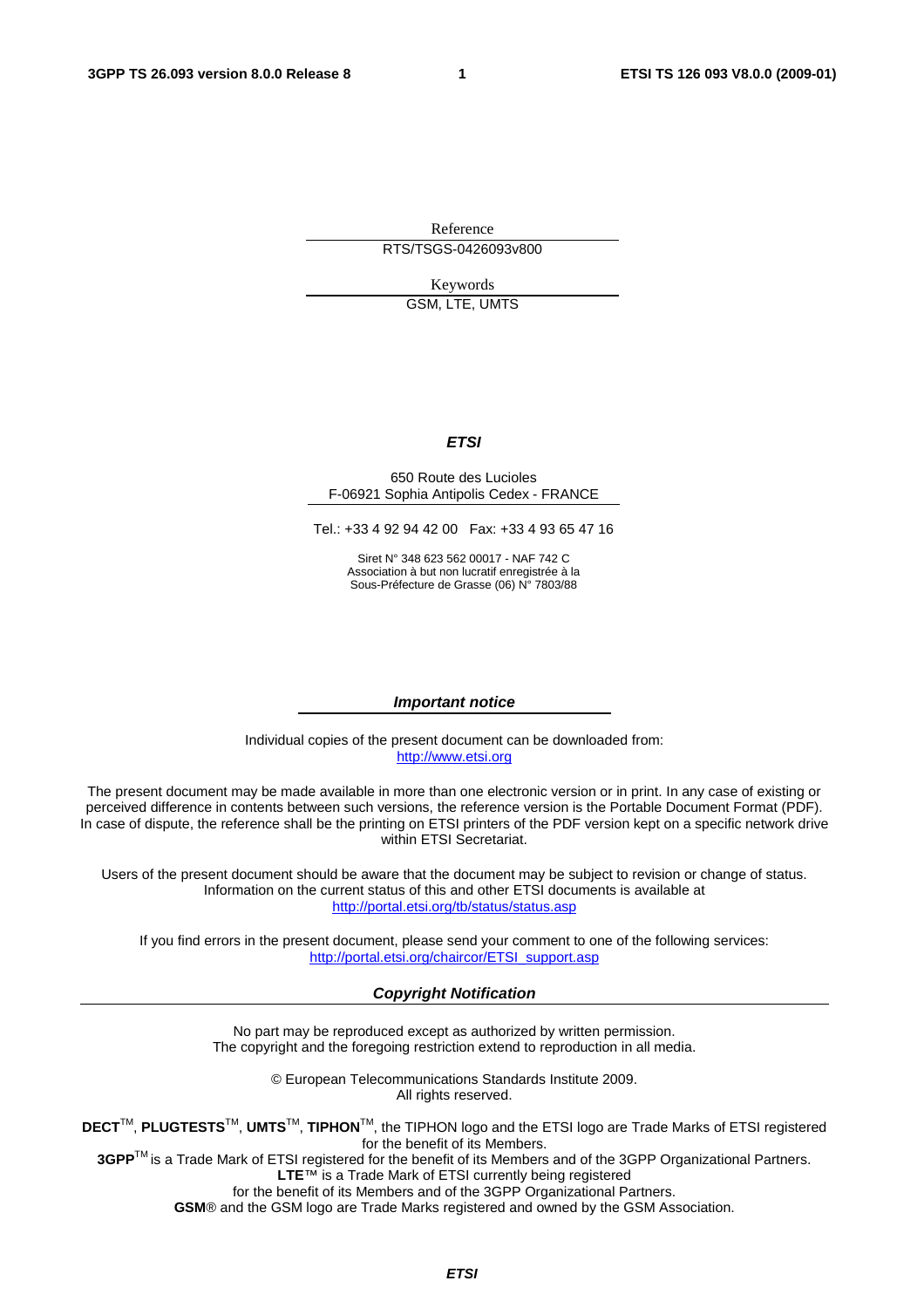### Intellectual Property Rights

IPRs essential or potentially essential to the present document may have been declared to ETSI. The information pertaining to these essential IPRs, if any, is publicly available for **ETSI members and non-members**, and can be found in ETSI SR 000 314: *"Intellectual Property Rights (IPRs); Essential, or potentially Essential, IPRs notified to ETSI in respect of ETSI standards"*, which is available from the ETSI Secretariat. Latest updates are available on the ETSI Web server ([http://webapp.etsi.org/IPR/home.asp\)](http://webapp.etsi.org/IPR/home.asp).

Pursuant to the ETSI IPR Policy, no investigation, including IPR searches, has been carried out by ETSI. No guarantee can be given as to the existence of other IPRs not referenced in ETSI SR 000 314 (or the updates on the ETSI Web server) which are, or may be, or may become, essential to the present document.

### Foreword

This Technical Specification (TS) has been produced by ETSI 3rd Generation Partnership Project (3GPP).

The present document may refer to technical specifications or reports using their 3GPP identities, UMTS identities or GSM identities. These should be interpreted as being references to the corresponding ETSI deliverables.

The cross reference between GSM, UMTS, 3GPP and ETSI identities can be found under [http://webapp.etsi.org/key/queryform.asp.](http://webapp.etsi.org/key/queryform.asp)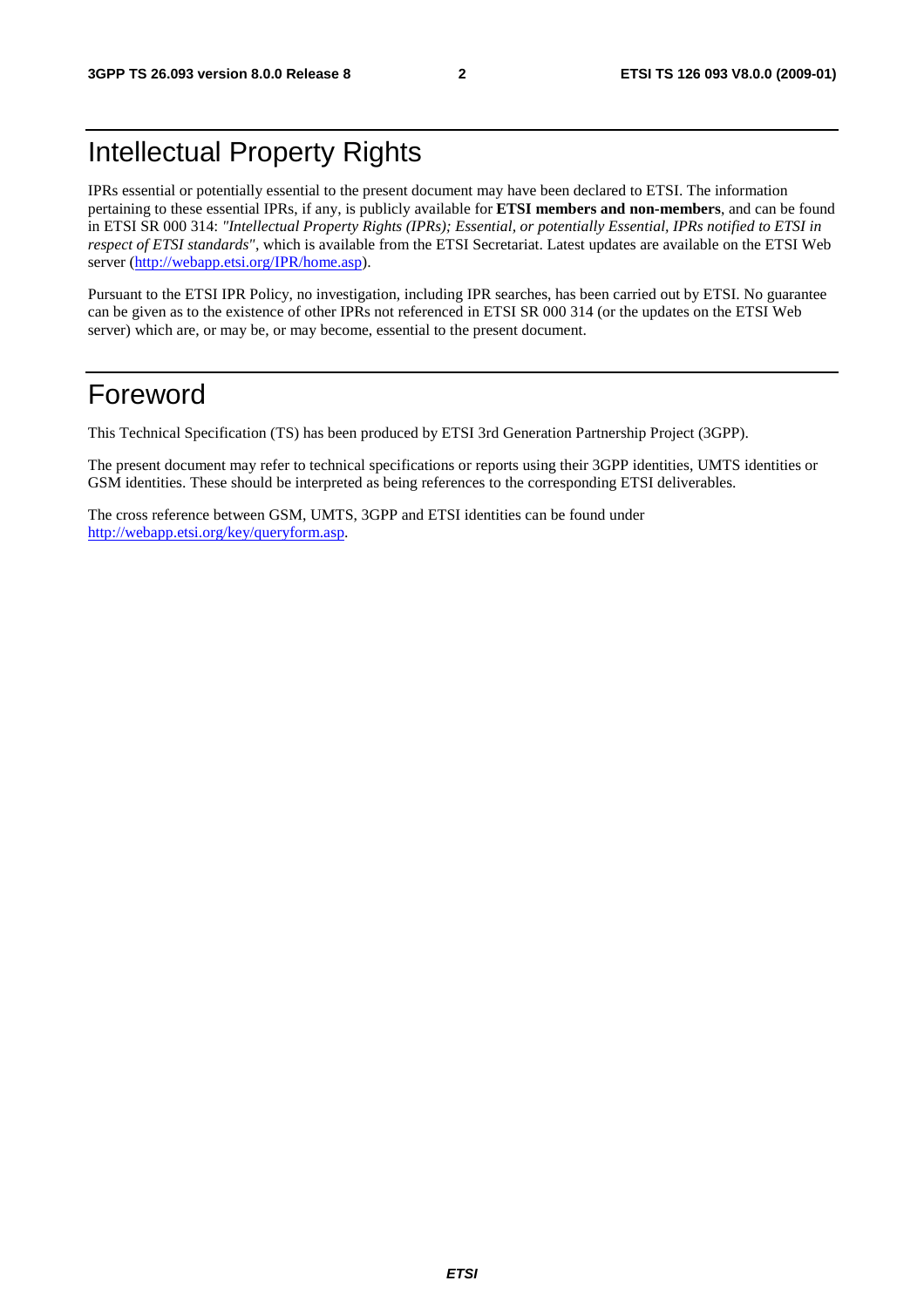$\mathbf{3}$ 

## Contents

| 1              |                                                                                         |  |
|----------------|-----------------------------------------------------------------------------------------|--|
| $\overline{2}$ |                                                                                         |  |
| 3              |                                                                                         |  |
| 3.1            |                                                                                         |  |
| 3.2            |                                                                                         |  |
| 3.3            |                                                                                         |  |
| 4              |                                                                                         |  |
| 4.1            |                                                                                         |  |
| 5              |                                                                                         |  |
| 5.1            |                                                                                         |  |
| 5.1.1          |                                                                                         |  |
| 5.1.2          |                                                                                         |  |
|                |                                                                                         |  |
| 5.1.3          |                                                                                         |  |
| 5.2            |                                                                                         |  |
| 5.2.1          |                                                                                         |  |
| 5.2.3          |                                                                                         |  |
| 5.3            |                                                                                         |  |
|                | <b>Annex A (normative):</b><br>AMR DTX handler for the GSM system (corresponding to GSM |  |
|                |                                                                                         |  |
| A.1            |                                                                                         |  |
|                |                                                                                         |  |
| A.2            |                                                                                         |  |
| A.3            |                                                                                         |  |
| A.3.1          |                                                                                         |  |
| A.3.2          |                                                                                         |  |
| A.3.3          |                                                                                         |  |
| A.4            |                                                                                         |  |
| A.4.1          |                                                                                         |  |
| A.5            |                                                                                         |  |
| A.5.1          |                                                                                         |  |
| A.5.1.1        |                                                                                         |  |
| A.5.1.2        |                                                                                         |  |
| A.5.1.2.1      |                                                                                         |  |
| A.5.1.2.2      |                                                                                         |  |
| A.5.1.2.3      |                                                                                         |  |
| A.5.1.2.4      |                                                                                         |  |
| A.6            |                                                                                         |  |
| A.6.1          |                                                                                         |  |
| A.6.1.1        |                                                                                         |  |
| A.6.1.2        |                                                                                         |  |
|                | <b>Annex B</b> (normative):                                                             |  |
|                |                                                                                         |  |
|                |                                                                                         |  |
|                |                                                                                         |  |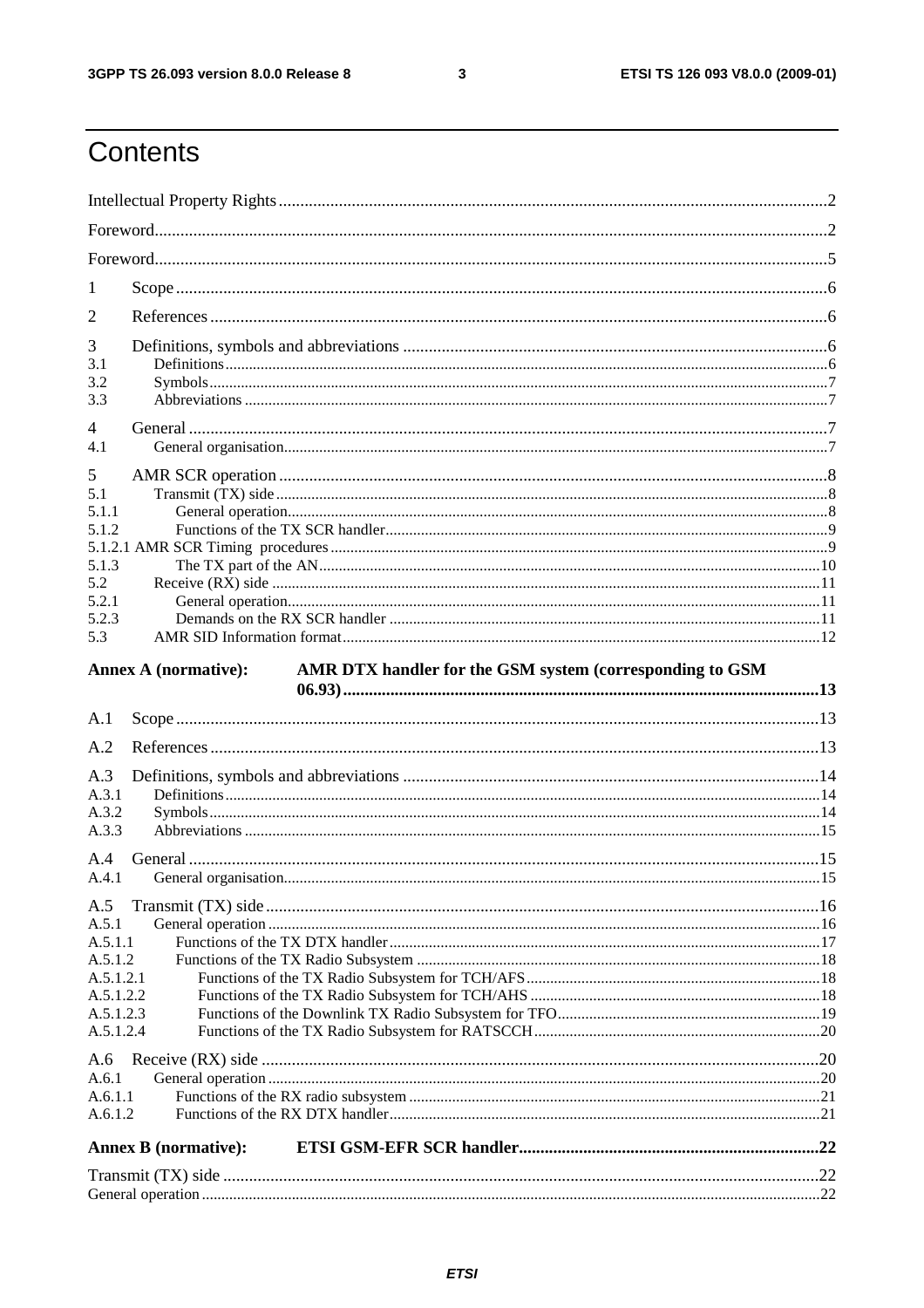$\overline{\mathbf{4}}$ 

| <b>Annex C</b> (normative):   |  |  |
|-------------------------------|--|--|
|                               |  |  |
|                               |  |  |
|                               |  |  |
| <b>Annex D</b> (normative):   |  |  |
|                               |  |  |
|                               |  |  |
|                               |  |  |
|                               |  |  |
| <b>Annex E</b> (normative):   |  |  |
|                               |  |  |
|                               |  |  |
|                               |  |  |
|                               |  |  |
|                               |  |  |
|                               |  |  |
|                               |  |  |
|                               |  |  |
| <b>Annex F</b> (informative): |  |  |
|                               |  |  |
|                               |  |  |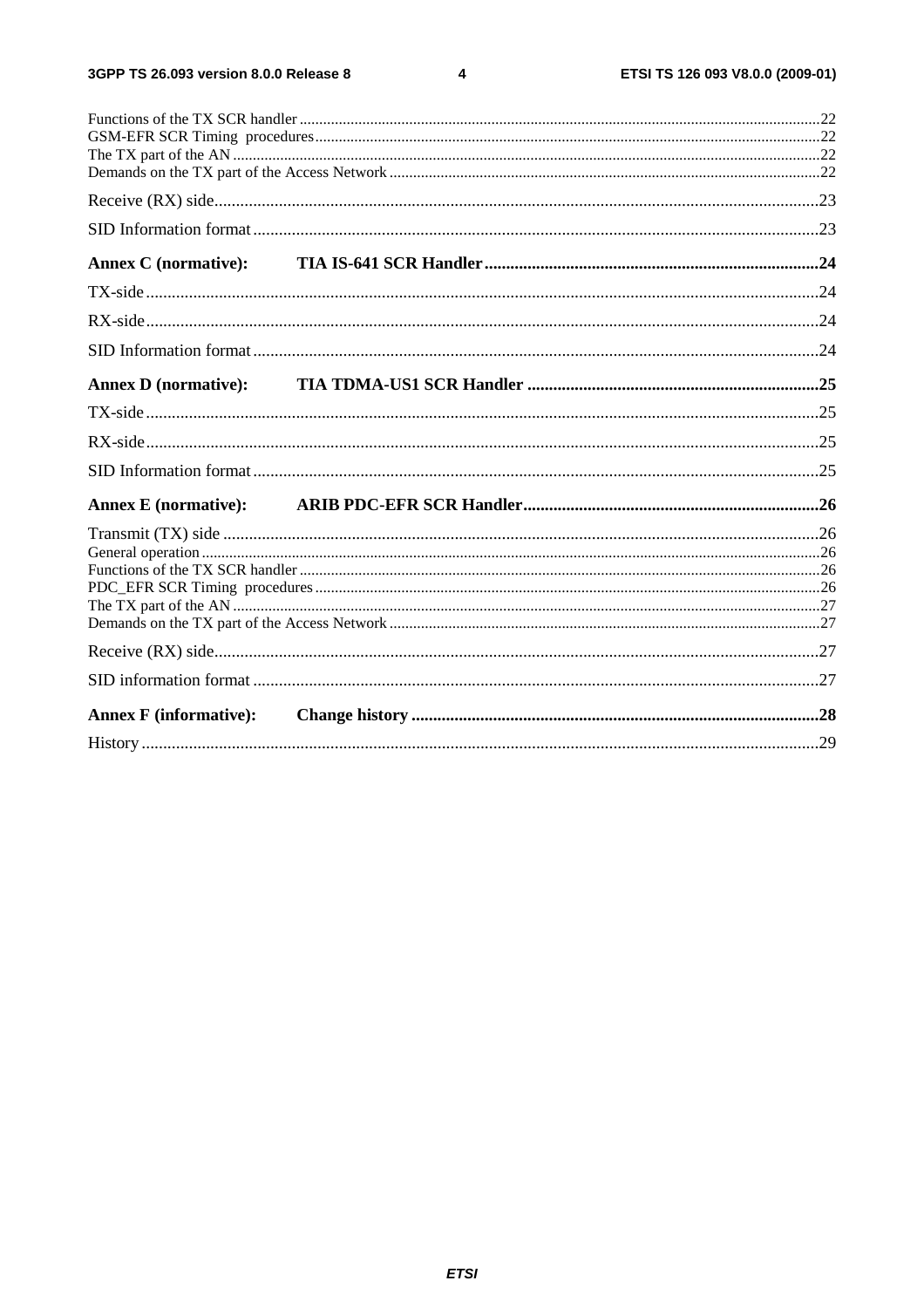### Foreword

This Technical Specification has been produced by the 3GPP.

The present document describes the operation of the Adaptive Multi Rate speech codec during Source Controlled Rate (SCR) operation within the 3GPP system.

The contents of the present document are subject to continuing work within the TSG and may change following formal TSG approval. Should the TSG modify the contents of this TS, it will be re-released by the TSG with an identifying change of release date and an increase in version number as follows:

Version x.y.z

where:

- x the first digit:
	- 1 presented to TSG for information;
	- 2 presented to TSG for approval;

3 or greater indicates TSG approved document under change control.

- y the second digit is incremented for all changes of substance, i.e. technical enhancements, corrections, updates, etc.
- z the third digit is incremented when editorial only changes have been incorporated in the specification;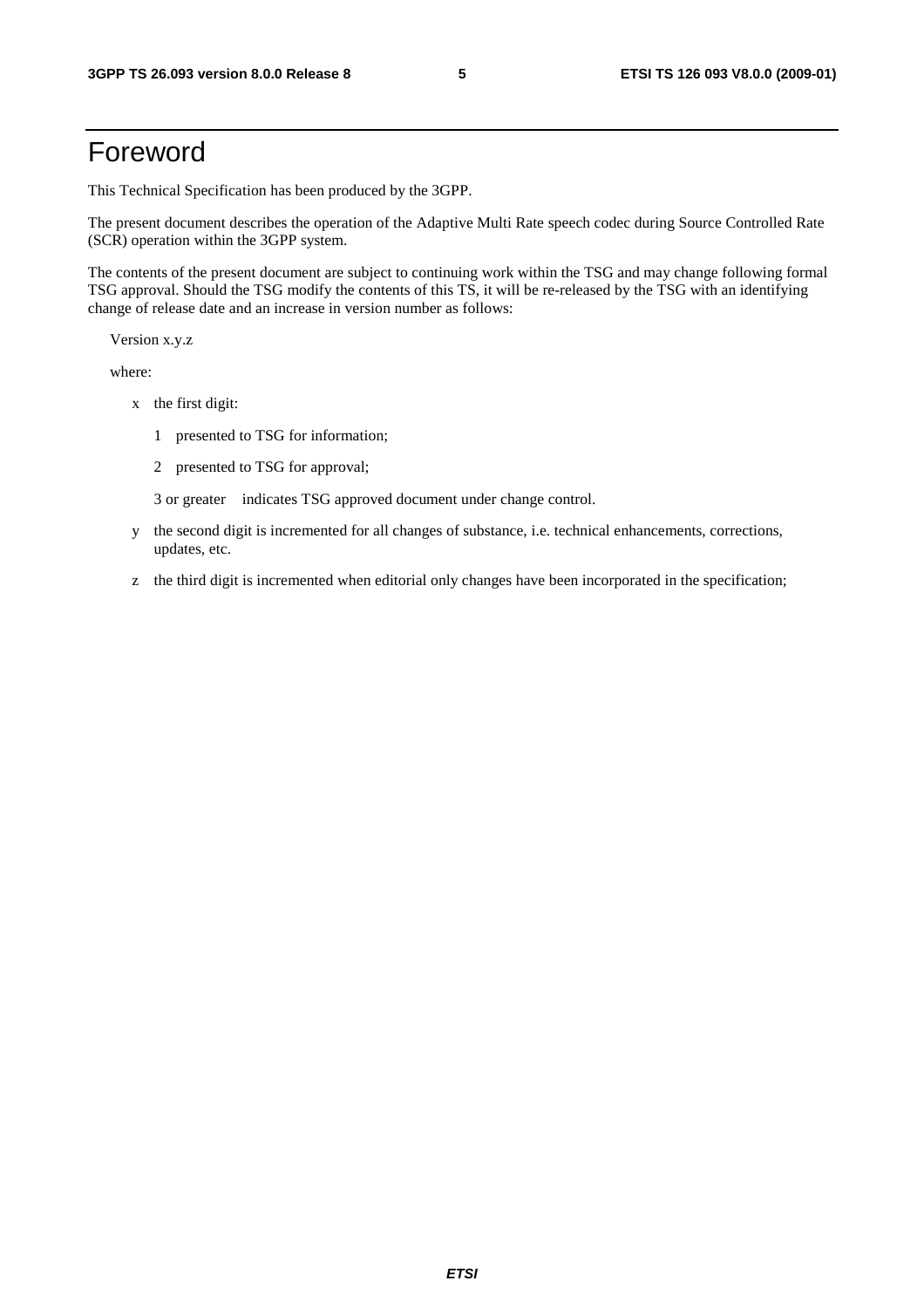### 1 Scope

This document describes the Source Controlled Rate (SCR)operation of the Adaptive Multi-Rate speech Codec in Codec Types UMTS\_AMR and UMTS\_AMR2 for the UMTS system. The implementation of this SCR operation is mandatory in all UMTS equipment.

The description is structured according to the block diagram in figure 1. This structure of distributing the various functions between system entities is not mandatory for implementation, as long as the operation on the speech decoder output remains the same.

Annex A describes the Discontinuous Transmission (DTX) operation of the Adaptive Multi-Rate speech Codec in Codec Types FR\_AMR, HR\_AMR and OHR\_AMR for GERAN. This annex is the former GSM 06.93 (Release 98).

Annexes B to E describe the SCR operation of the Adaptive Multi-Rate speech Codec in Codec Types GSM\_EFR, TDMA\_EFR, TDMA\_US1 and PDC\_EFR for the UMTS system.

### 2 References

The following documents contain provisions which, through reference in this text, constitute provisions of the present document.

- References are either specific (identified by date of publication, edition number, version number, etc.) or non-specific.
- For a specific reference, subsequent revisions do not apply.
- For a non-specific reference, the latest version applies. In the case of a reference to a 3GPP document (including a GSM document), a non-specific reference implicitly refers to the latest version of that document *in the same Release as the present document*.
- [1] 3GPP TS 26.071 : "AMR Speech Codec; General description".
- [2] 3GPP TS 26.073 : "AMR Speech Codec; ANSI-C code".
- [3] 3GPP TS 26.074 : "AMR Speech Codec; Test sequences".
- [4] 3GPP TS 26.090 : "AMR Speech Codec; Transcoding functions".
- [5] 3GPP TS 26.091 : "AMR Speech Codec; Error concealment of lost frames".
- [6] 3GPP TS 26.092 : "AMR Speech Codec; Comfort noise aspects".
- [7] 3GPP TS 26.094 : "AMR Speech Codec; Voice Activity Detector (VAD)".
- [8] 3GPP TS 26.101 : 'AMR Speech Codec; Frame structure".

### 3 Definitions, symbols and abbreviations

### 3.1 Definitions

For the purpose of this document, the following definitions apply.

**frame**: Time interval of 20 ms, corresponding to the time segmentation of the Adaptive Multi Rate speech Codec, also used as a short term for a traffic frame.

**traffic frame:** Block of 95..244 information bits transmitted on the speech traffic channels.

**SID frame:** Frame that conveys information about the acoustic background noise.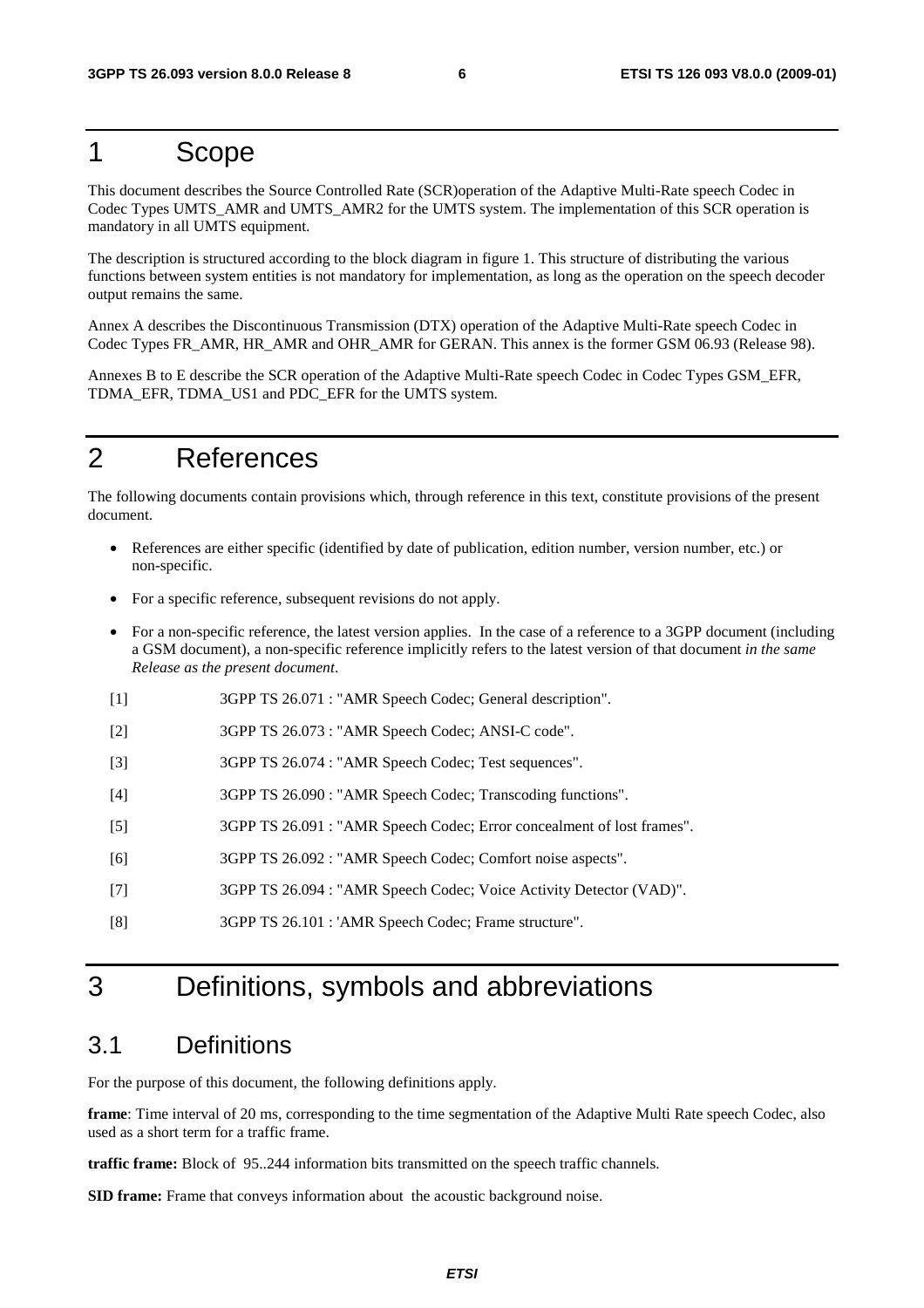**speech frame:** Traffic frame that has been classified as SPEECH\_GOOD or SPEECH\_BAD frame.

**VAD flag:** Boolean flag, generated by the VAD algorithm indicating the presence ("1") or the absence ("0") of a speech frame.

**RX** TYPE: classifies the received frame.

**TX\_TYPE:** classifies the frame to be transmitted.

**hangover period:** A period of frames added at the end of a speech burst in which VAD flag ="0" and TX\_TYPE is ="SPEECH\_GOOD", this period provides the encoder with an extra window to derive the Comfort Noise parameters .

### 3.2 Symbols

For the purpose of this document, the following symbols apply.

Nelapsed Number of elapsed frames since the last updated SID frame.

### 3.3 Abbreviations

For the purpose of this document , the following abbreviations apply.

| AN              | <b>Access Network</b>                                |
|-----------------|------------------------------------------------------|
| <b>SCR</b>      | Source Controlled Rate operation                     |
| TS              | Telecommunication Standard, Technical Specification  |
| <b>GSM</b>      | Global System for Mobile Telecommunication           |
| <b>GSM-EFR</b>  | GSM Enhanced Full Rate speech Codec                  |
| UE              | User Equipment                                       |
| PDC-EFR         | ARIB PDC-EFR 6.7 kBit/s speech Codec                 |
| <b>RAN</b>      | Radio Access Network                                 |
| RX              | Receive                                              |
| <b>SID</b>      | Silence Descriptor                                   |
| <b>TDMA-EFR</b> | TIA IS-641 Enhanced speech Codec                     |
| TDMA-US1        | TIA TDMA-US1 (12.2 kBit/s Codec, similar to GSM-EFR) |
| <b>TX</b>       | Transmit                                             |
| VAD             | Voice Activity Detector                              |

### 4 General

Source Controlled Rate operation (SCR) is a mechanism for the AMR Speech Codec, which allows to encode the input signal at a lower average rate by taking speech inactivity into account. The SCR scheme may be used for the following purposes:

- to save power in the User Equipment:
- to reduce the overall interference and load in the networks.

SCR in the transmitting path (uplink) shall be in operation in UEs, if commanded so by the network. Note that for UMTS AMR and UMTS AMR2 codec types, the uplink SCR operation shall always be activated. The UE shall handle SCR in the receiving path (downlink) at any time, regardless, whether SCR in the transmitting path is enabled or not.

### 4.1 General organisation

The default SCR mechanism described in this document requires the following functions:

- a Voice Activity Detector (VAD) on the transmit (TX) side;
- evaluation of the background acoustic noise on the transmit  $(TX)$  side, in order to transmit characteristic parameters to the receive (RX) side;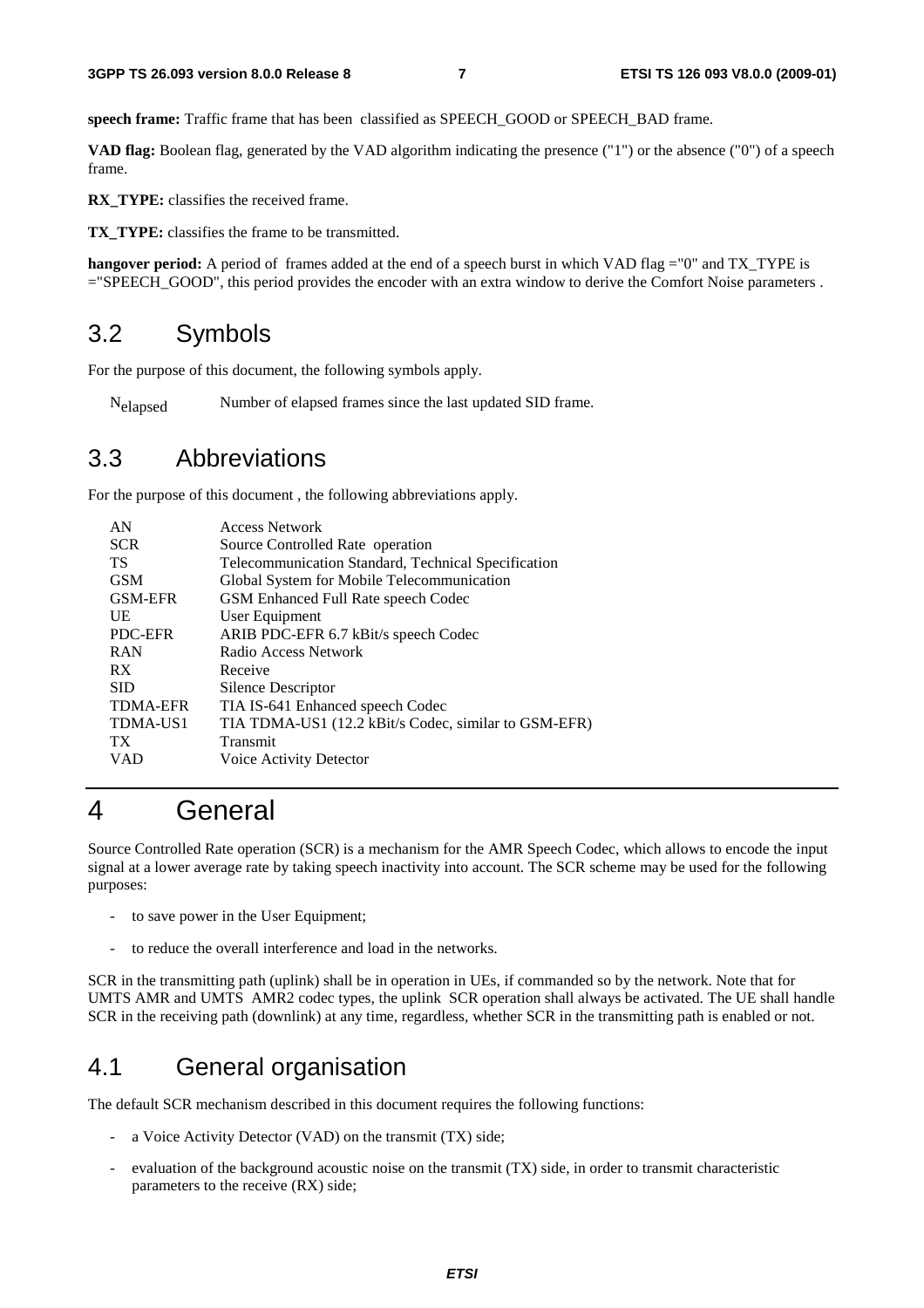- generation on the receive (RX) side of a similar noise, called comfort noise, during periods where the transmission is switched off.

The Voice Activity Detector (VAD) is defined in [7] and the AMR-mode comfort noise functions in [6]. Both are based partly on the speech Codec and its internal variables, defined in [4].

In addition to these functions, if the parameters arriving at the RX side are detected to be seriously corrupted by errors, the speech or comfort noise must be generated from substituted data in order to avoid seriously annoying effects for the listener. These functions are defined in [5].

An overall description of the speech processing parts can be found in [1]. An overview of one link SCR operation is shown in Figure 1.



**Figure 1: Block diagram of one link SCR operation** 

### 5 AMR SCR operation

### 5.1 Transmit (TX) side

A block diagram of the transmit side SCR functions is shown in Figure 2.





#### 5.1.1 General operation

The TX SCR handler passes traffic frames, individually marked by TX\_TYPE, to the Framing unit. Each frame consists of bit fields containing the information bits, the codec mode indication, and the TX\_TYPE. TX\_TYPE shall be used to specify the contents of the frame. The table below provides an overview of the different TX\_TYPEs used and explains the required contents in the information bit and the mode indication bit fields.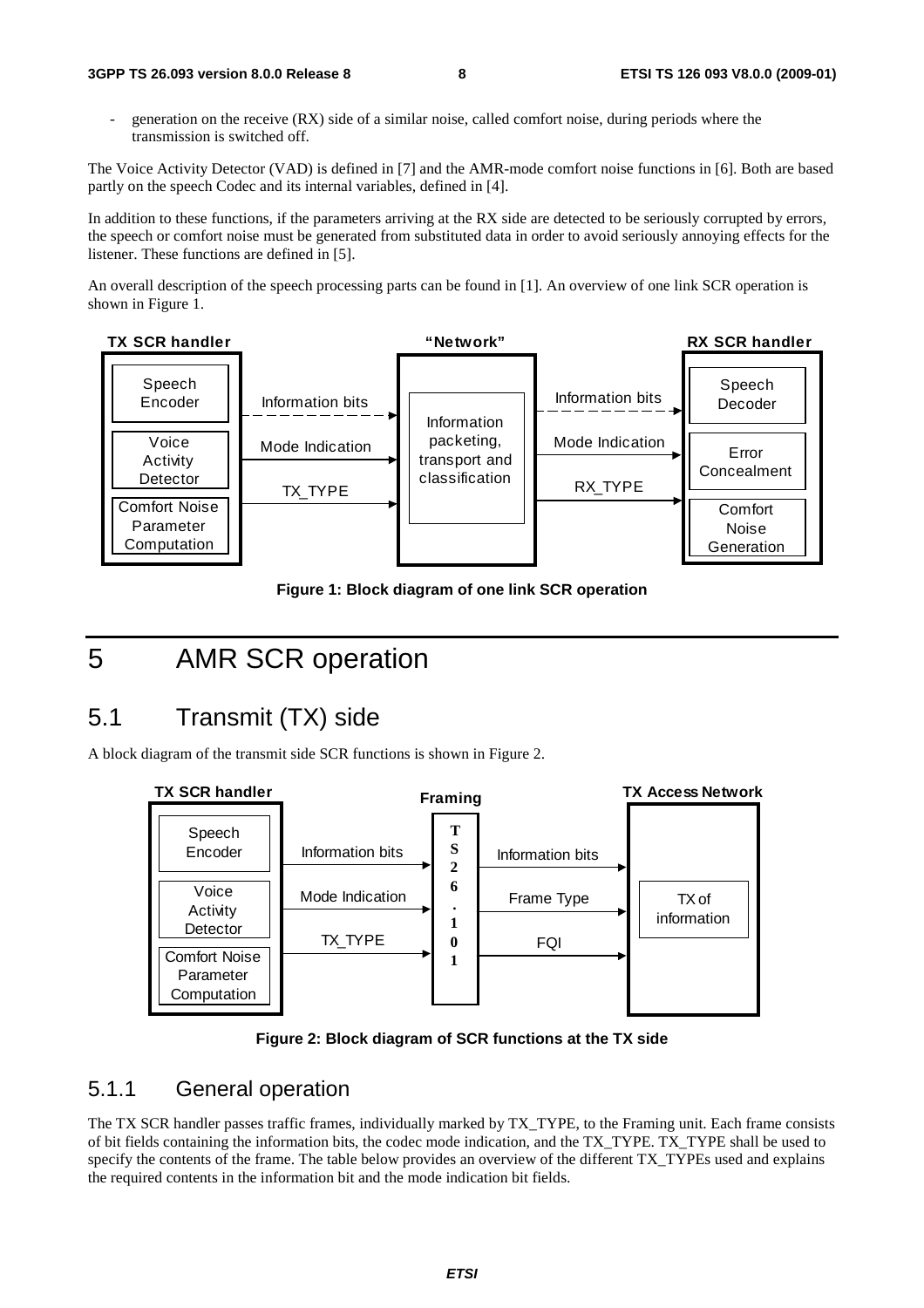| <b>TX_TYPE</b>    | <b>Information Bits</b>                                                                             | <b>Mode Indication</b>                                                        |
|-------------------|-----------------------------------------------------------------------------------------------------|-------------------------------------------------------------------------------|
| SPEECH_GOOD       | Speech frame, size 95244 bits,<br>depending on codec mode                                           | Current codec mode                                                            |
| <b>SPEECH BAD</b> | Corrupt speech frame (bad CRC),<br>size 95244 bits, depending on<br>codec mode                      | Current codec mode                                                            |
| SID_FIRST         | Marker for the end of talkspurt, no<br>further information, all 35 comfort<br>noise bits set to '0' | The codec mode that would have been used if<br>TX_TYPE had been 'SPEECH_GOOD' |
| SID_UPDATE        | 35 comfort noise bits                                                                               | The codec mode that would have been used if<br>TX_TYPE had been 'SPEECH_GOOD' |
| SID_BAD           | Corrupt SID update frame (bad<br>CRC)                                                               | The codec mode that would have been used if<br>TX_TYPE had been 'SPEECH_GOOD' |
| <b>NO_DATA</b>    | No useful information, nothing to<br>be transmitted                                                 | No useful information                                                         |

**Table 1: SCR TX\_TYPE identifiers for UMTS\_AMR and UMTS\_AMR2** 

TX\_TYPE = 'NO\_DATA' indicates that the Information Bit and Codec Mode fields do not contain any useful data (and should not be transmitted over AN). The purpose of this TX\_TYPE is to provide the option to save network transmission between the transcoder and AN. Note, the TX\_TYPEs 'SPEECH\_BAD' and 'SID\_BAD' may occur in TFO and TrFO situations.

The scheduling of the frames for transmission on the Access Network is controlled by the TX SCR handler by the use of the TX\_TYPE field.

### 5.1.2 Functions of the TX SCR handler

If TX SCR operation is disabled, the TX SCR handler continuously generates speech frames, i.e. frames marked with TX\_TYPE='SPEECH\_GOOD'.

If the TX SCR operation is enabled, the VAD flag controls the TX SCR handler operation as described in the following paragraphs.

Note that the TX SCR operation is always enabled on the UE side for UMTS AMR and UMTS AMR2 codec types.

#### 5.1.2.1 AMR SCR Timing procedures

To allow an exact verification of the TX SCR handler functions, all frames before the reset of the system are treated as if there were speech frames of an infinitely long time. Therefore, and in order to ensure the correct estimation of comfort noise parameters at RX SCR side, the first 7 frames after the reset or after enabling the SCR operation shall always be marked with TX\_TYPE= "SPEECH\_GOOD", even if VAD flag ="0" (hangover period, see figure 3).

The Voice Activity Detector (VAD) shall operate all the time in order to assess whether the input signal contains speech or not. The output is a binary flag (VAD flag ="1" or VAD flag ="0", respectively) on a frame by frame basis (see [7]).

The VAD flag controls indirectly, via the TX SCR handler operations described below, the overall SCR operation on the transmit side.

Whenever VAD flag ="1", the speech encoder output frame along with mode information shall be passed directly to the AN, marked with TX\_TYPE =" SPEECH\_GOOD "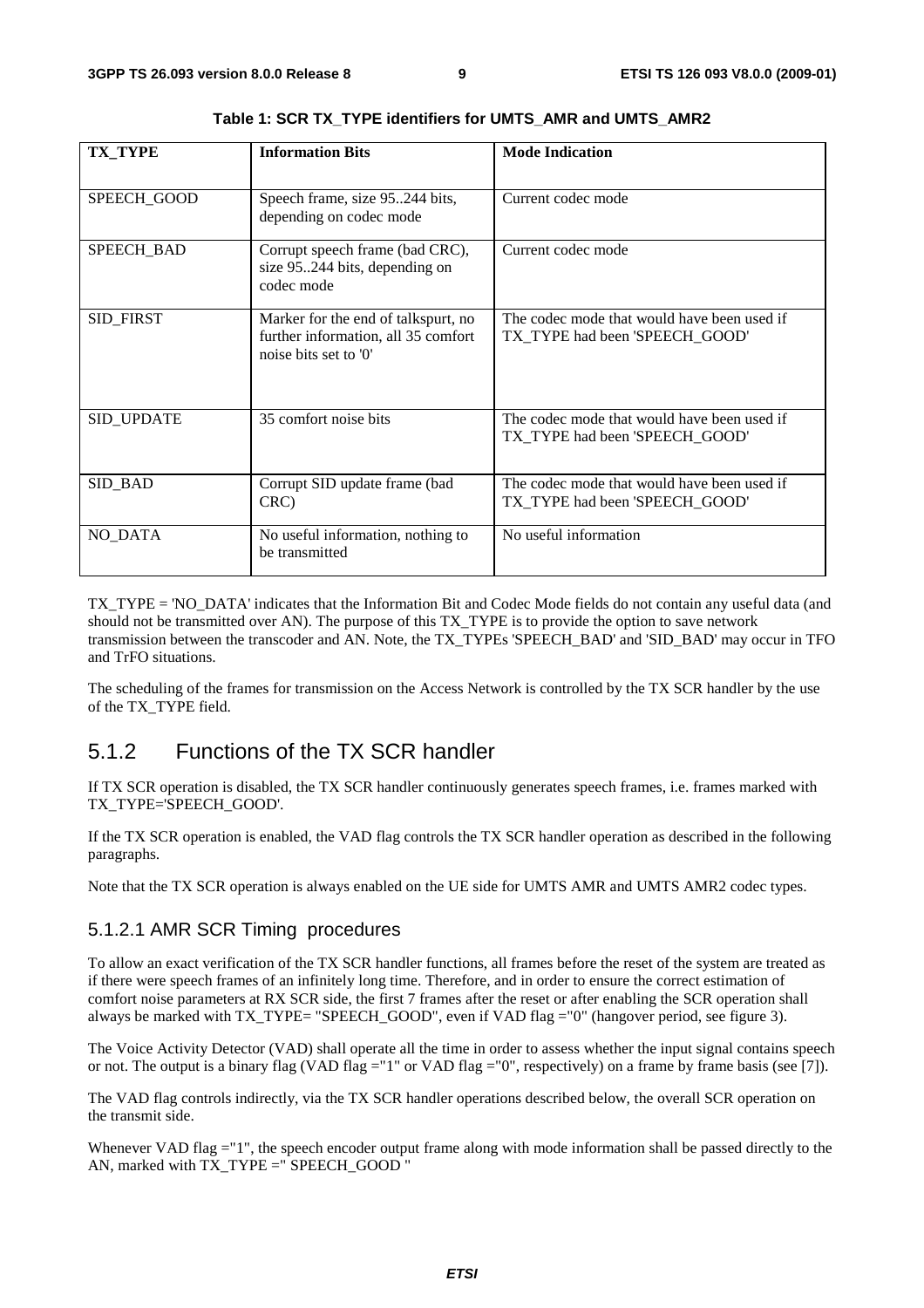At the end of a speech burst (transition VAD flag ="1" to VAD flag ="0"), it takes eight consecutive frames to make a new updated SID analysis available (see [6]). Normally, the first seven speech encoder output frames after the end of the speech burst shall therefore be passed directly to the AN, marked with TX\_TYPE =" SPEECH\_GOOD " ("hangover period").

The end of the speech is then indicated by passing frame eight after the end of the speech burst to the AN, marked with TX\_TYPE = 'SID\_FIRST' (see figure 3). SID\_FIRST frames do not contain data.



TX Types: "S" = SPEECH; "F" = SID\_FIRST; "U" = "SID\_UPDATE; "N" = NO DATA Nelapsed: No. of elapsed frames since last SID\_UPDATE

#### Figure 3: Normal hangover procedure for AMR (N<sub>elansed</sub> > 23)

If, however, at the end of the speech burst, less than 24 frames have elapsed since the last SID\_UPDATE frame was computed, then this last analysed SID\_UPDATE frame should be passed to the AN whenever a SID\_UPDATE frame is to be produced, until a new updated SID analysis is available (8 consecutive frames marked with VAD flag ="0").This reduces the load on the network in cases where short background noise spikes are taken for speech, by avoiding the "hangover" waiting for the SID frame computation.

Once the SID\_FIRST frame has been passed to the AN, the TX SCR handler shall at regular intervals compute and pass updated SID\_UPDATE (Comfort Noise) frames to the AN as long as VAD flag = "0". SID\_UPDATE frames shall be generated every 8<sup>th</sup> frame. The first SID\_UPDATE shall be sent as the third frame after the SID\_FIRST frame.

The speech encoder is operated in full speech modality if TX\_TYPE = " SPEECH\_GOOD " and otherwise in a simplified mode, because not all encoder functions are required for the evaluation of comfort noise parameters and because comfort noise parameters are only to be generated at certain times.

#### 5.1.3 The TX part of the AN

The TX part of the AN has the following overall functionality. The transmission is cut after the transmission of a SID\_FIRST frame when the speaker stops talking. During speech pauses the transmission is resumed at regular intervals for transmission of one SID\_UPDATE frame, in order to update the generated comfort noise on the RX side. The operation of

the TX part of the AN is controlled by the TX SCR handler via the TX\_TYPE.

All frames, marked with SPEECH\_GOOD, SID\_FIRST or SID\_UPDATE shall be transmitted by the TX part of the AN.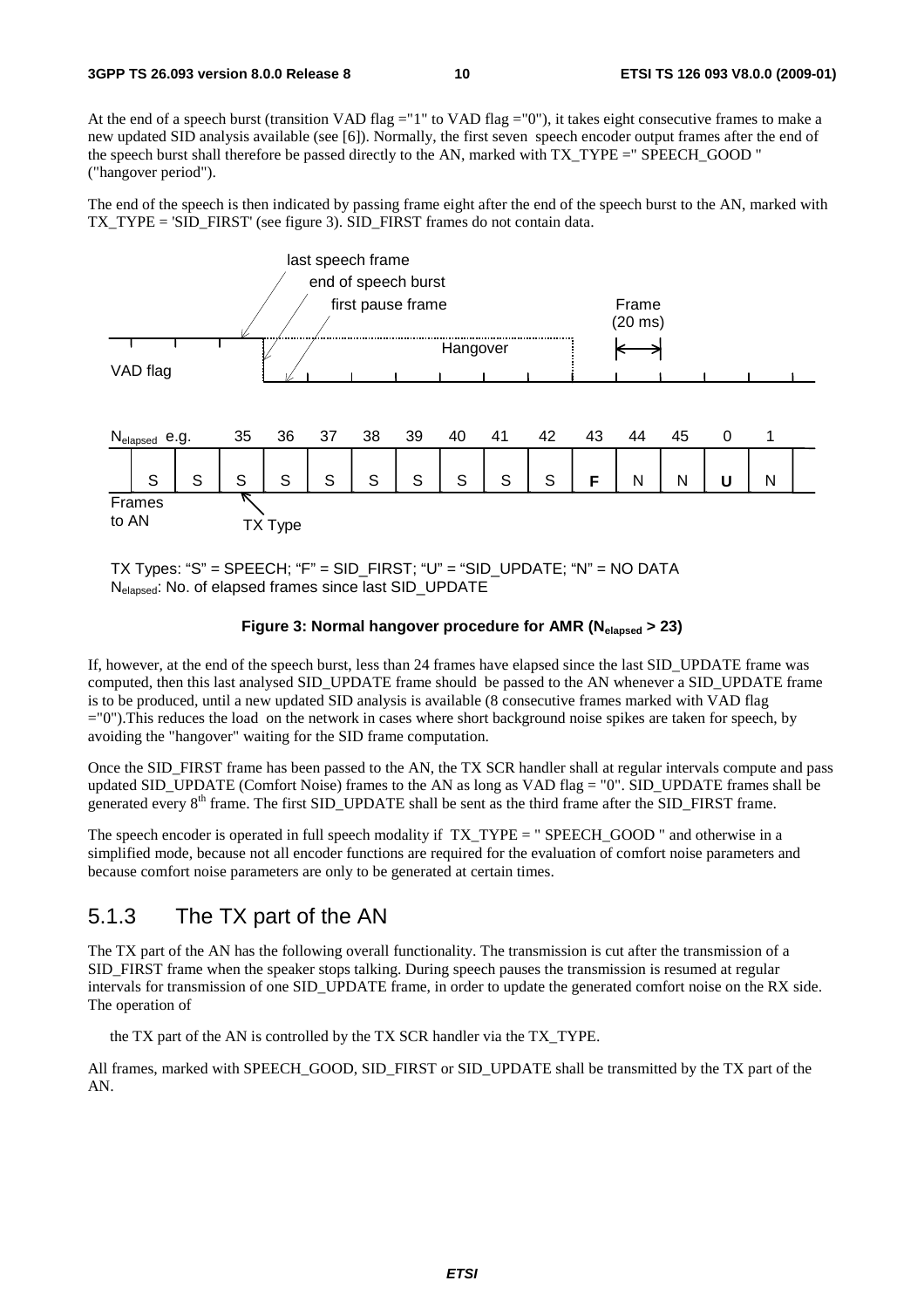### 5.2 Receive (RX) side

A block diagram of the receive side SCR functions is shown in Figure 4 below.



**Figure 4: Block diagram of the receive side SCR functions** 

#### 5.2.1 General operation

The AN passes all the received traffic frames to the RX SCR handler, classified with RX\_TYPE, as described in Table 2 (see TS 26.102). The RX SCR handles the frame accordingly.

| <b>RX TYPE</b>     | <b>Information Bits</b>                                                                      |  |
|--------------------|----------------------------------------------------------------------------------------------|--|
| <b>SPEECH GOOD</b> | Speech frame without detected errors.                                                        |  |
| <b>SPEECH_BAD</b>  | (likely) speech frame with bad CRC (or estimated to be very bad by<br>the RX part of the AN) |  |
| <b>SID FIRST</b>   | This SID-frame marks the beginning of a comfort noise period.                                |  |
| <b>SID UPDATE</b>  | Correct SID update frame                                                                     |  |
| <b>SID BAD</b>     | Corrupt SID update frame (bad CRC; applicable only for<br>SID UPDATE frames)                 |  |
| <b>NO DATA</b>     | Nothing useable was received. The synthesis mode of the previous<br>frame type is used.      |  |

#### **Table 2: RX\_TYPE identifiers for UMTS\_AMR and UMTS\_AMR2**

#### 5.2.3 Demands on the RX SCR handler

The RX SCR handler is responsible for the overall SCR operation on the RX side. It consists of two main modes: SPEECH and COMFORT\_NOISE. The initial mode shall be SPEECH.

The SCR operation on the RX side shall be as follows:

- The RX SCR handler shall enter mode SPEECH, when a frame classified as SPEECH GOOD is received.
- whenever a frame classified as SPEECH\_GOOD is received the RX SCR handler shall pass it directly on to the speech decoder;
- if the RX SCR handler is in mode SPEECH, then frames classified as SPEECH\_BAD or NO\_DATA shall be substituted and muted as defined in [5]. Frames classified as NO\_DATA shall be handled like SPEECH\_BAD frames without valid speech information;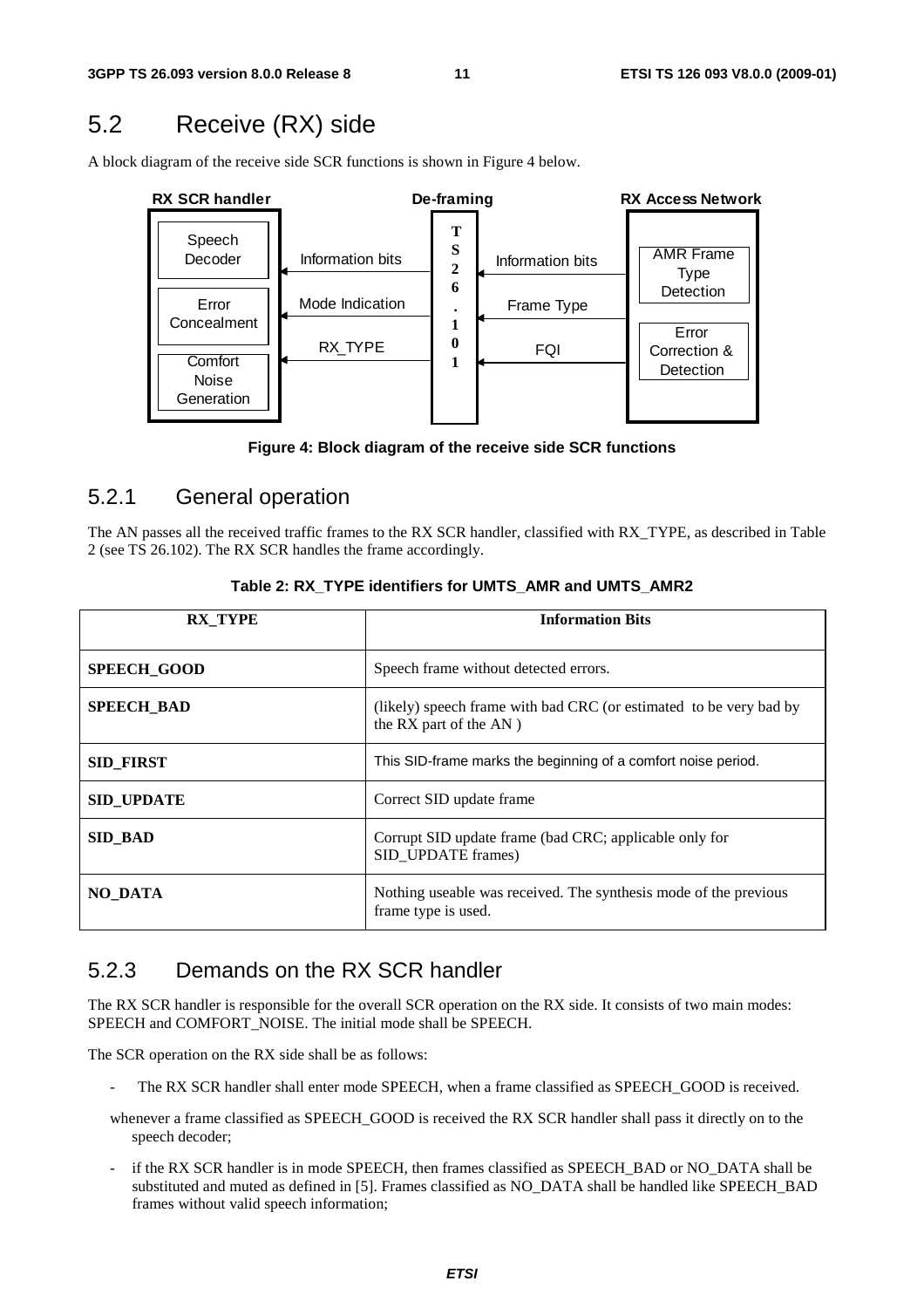- frames classified as SID\_FIRST, SID\_UPDATE or SID\_BAD shall bring the RX SCR handler into mode COMFORT\_NOISE and shall result in comfort noise generation, as defined in [6]. SID\_BAD frames shall be substituted and muted as defined in [5];;
- in mode COMFORT\_NOISE the RX SCR handler shall ignore all unusable frames (NO\_DATA, SPEECH\_BAD); comfort noise generation shall continue, until timeout may apply ([5]).

### 5.3 AMR SID Information format

The SID\_UPDATE frame format is according to [5]. This is the default and only mandatory operating mode of the SCR handler.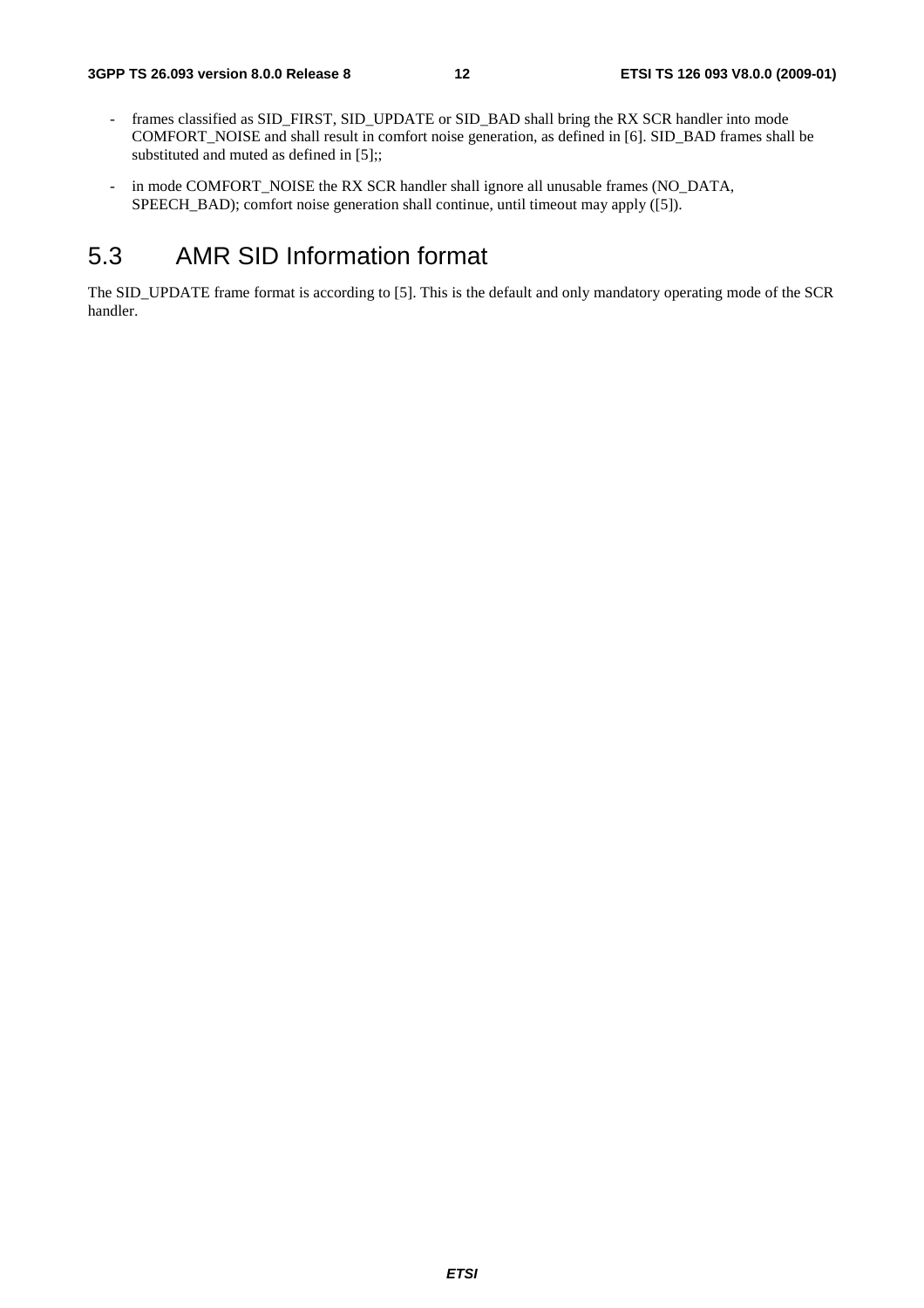### Annex A (normative): AMR DTX handler for the GSM system (corresponding to GSM 06.93)

### A.1 Scope

The present document gives a description of the general baseband operation of Adaptive Multi-Rate speech traffic channels in the transmitter and in the receiver of GSM Mobile Stations (MS)s and Base Station Systems (BSS)s during Discontinuous Transmission (DTX).

For clarity, the description is structured according to the block diagrams in figures 1 and 3. Except in the case described next, this structure of distributing the various functions between system entities is not mandatory for implementation, as long as the operation on the air interface and on the speech decoder output remains the same.

In the case of BSSs where the speech transcoder is located remote from the Base Transceiver Station (BTS), the implementation of the interfaces between the DTX handlers and the Radio Sub System (RSS) as described in the present document together with all their flags is mandatory, being part of the A-bis interface as described in GSM 08.60 and GSM 08.61.

The DTX functions described in this technical specification are mandatory for implementation in the GSM MSs. The receiver requirements are mandatory for implementation in all GSM BSSs, the transmitter requirements only for those where downlink DTX or Tandem Free Operation will be used.

### A.2 References

The following documents contain provisions which, through reference in this text, constitute provisions of the present document.

- References are either specific (identified by date of publication, edition number, version number, etc.) or non-specific.
- For a specific reference, subsequent revisions do not apply.
- For a non-specific reference, the latest version applies. In the case of a reference to a 3GPP document (including a GSM document), a non-specific reference implicitly refers to the latest version of that document *in the same Release as the present document*.
- [1] 3GPP TR 21.905:'Vocabulary for 3GPP Specifications'.
- [2] 3GPP TS 24.008: "Digital cellular telecommunication system (Phase 2+); Mobile radio interface layer 3 specification".
- [3] 3GPP TS 45.003: "Digital cellular telecommunication system (Phase 2+); Channel coding".
- [4] 3GPP TS 45.005: "Digital cellular telecommunication system (Phase 2+); Radio transmission and reception".
- [5] 3GPP TS 45.008: "Digital cellular telecommunication system (Phase 2+); Radio subsystem link control".
- [6] 3GPP TS 45.009: "Digital cellular telecommunication system (Phase 2+); Link adaptation".
- [7] 3GPP TS 26.071: "Digital cellular telecommunications system (Phase 2+); Adaptive Multi-Rate (AMR) speech processing functions; General description".
- [8] 3GPP TS 26.073: "Digital cellular telecommunications system (Phase 2+); ANSI-C code for the GSM Adaptive Multi-Rate speech codec".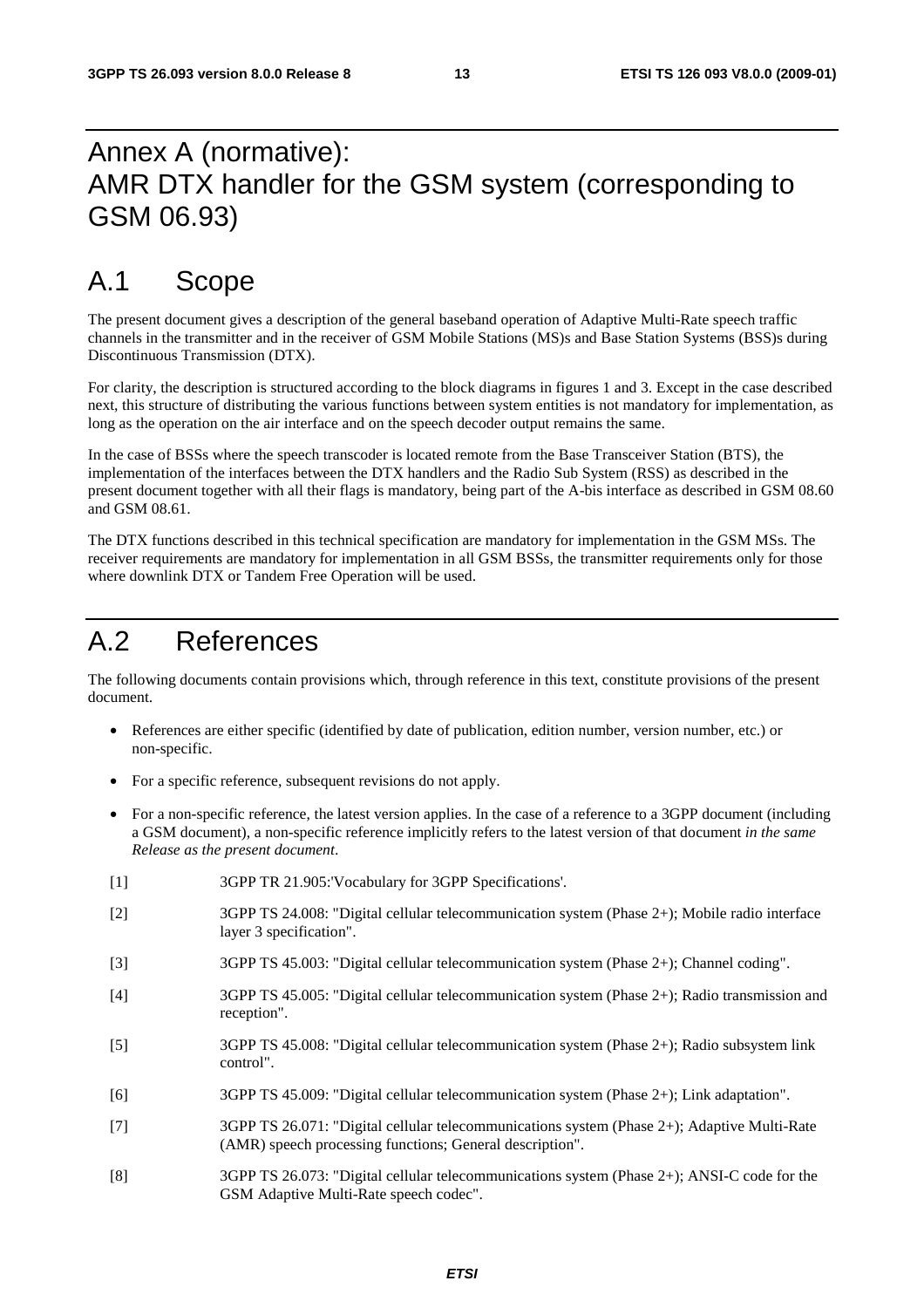- [9] 3GPP TS 26.074: "Digital cellular telecommunications system (Phase 2); Test vectors for the GSM Adaptive Multi-Rate speech codec".
- [10] 3GPP TS 26.090: "Digital cellular telecommunications system (Phase 2+); Adaptive Multi-Rate speech transcoding".
- [11] 3GPP TS 26.091: "Digital cellular telecommunications system (Phase 2+); Substitution and muting of lost frame for Adaptive Multi-Rate speech traffic channels".
- [12] 3GPP TS 26.092: "Digital cellular telecommunications system (Phase 2+); Comfort noise aspects for Adaptive Multi-Rate speech traffic channels".
- [13] 3GPP TS 26.094: "Digital cellular telecommunications system (Phase 2+); Voice Activity Detector (VAD) for Adaptive Multi-Rate speech traffic channels".
- [14] 3GPP TS 28.060: "Digital cellular telecommunication system (Phase 2+); Inband control of remote transcoders and rate adaptors for Full Rate traffic channels".
- [15] 3GPP TS 28.061: "Digital cellular telecommunication system (Phase 2+); Inband Control of Remote Transcoders and Rate Adaptors for Half Rate traffic channels".
- [16] 3GPP TS 28.062: " Digital cellular telecommunications system; Inband Tandem Free Operation (TFO) of Speech Codecs".

### A.3 Definitions, symbols and abbreviations

### A.3.1 Definitions

For the purpose of the present document, the following definitions apply.

**frame:** Time interval of 20 ms, corresponding to the time segmentation of the Adaptive Multi Rate speech transcoder (3GPP TS 26.090 [9]), also used as a short term for a traffic frame.

**traffic frame:** Block of 95..244 information bits transmitted on the TCH/AFS or TCH/AHS speech traffic channels.

**SID frame:** Frame characterised by the SID (Silence Descriptor) gross bit patterns. It may convey information on the acoustic background noise.

**speech frame:** Traffic frame that has been classified as a SPEECH frame.

**VAD flag:** Boolean flag, generated by the VAD algorithm defined in 3GPP TS 26.094 indicating the presence ("1") or the absence ("0") of a speech frame.

**RX\_TYPE:** flag with eight values, generated by the RX radio subsystem, indicating to the RX DTX handler the type of data in the current frame. Refer to Table 2.

**TX\_TYPE:** flag with eight values, generated by the TX DTX handler, indicating to the TX radio subsystem the type of data in the current frame. Refer to Table 1.

**hangover period:** A period of 7 frames added at the end of a speech burst in which VAD flag ="0" and TX\_TYPE is "SPEECH".

### A.3.2 Symbols

For the purpose of the present document, the following symbols apply.

Nelapsed Number of elapsed frames since the last updated SID frame.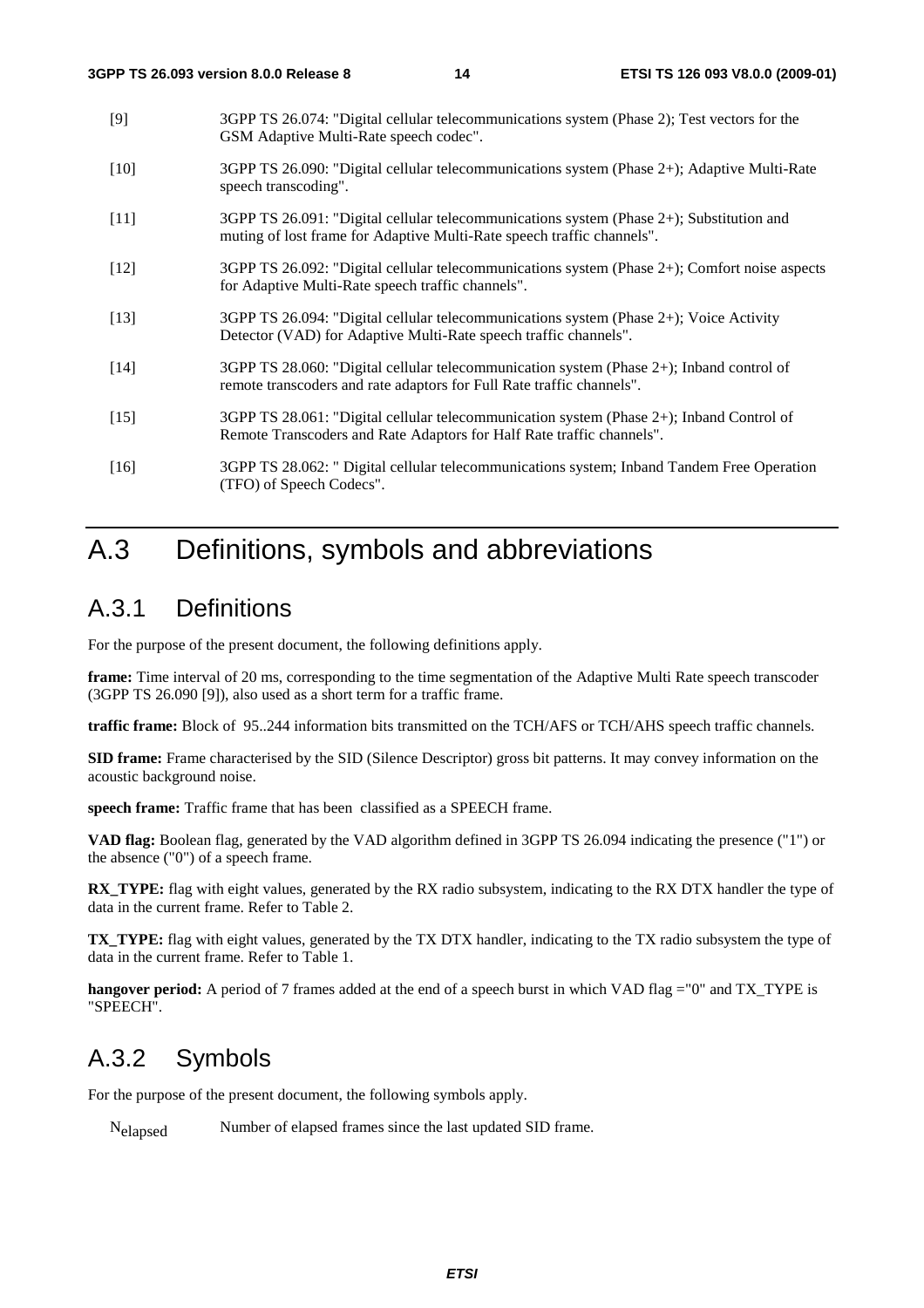### A.3.3 Abbreviations

For the purpose of the present document, the following abbreviations apply.

| <b>BSC</b>     | <b>Base Station Controller</b>                  |
|----------------|-------------------------------------------------|
| <b>BSS</b>     | <b>Base Station System</b>                      |
| <b>BTS</b>     | <b>Base Transceiver Station</b>                 |
| <b>CHD</b>     | <b>Channel Decoder</b>                          |
| <b>CHE</b>     | Channel Encoder                                 |
| <b>DTX</b>     | Discontinuous Transmission                      |
| <b>ETS</b>     | <b>European Telecommunication Standard</b>      |
| <b>FACCH</b>   | <b>Fast Associated Control CHannel</b>          |
| <b>GSM</b>     | Global System for Mobile Telecommunications     |
| MS             | <b>Mobile Station</b>                           |
| <b>RATSCCH</b> | Robust Amr Traffic Synchronised Control CHannel |
| <b>RSS</b>     | Radio Sub System                                |
| <b>RX</b>      | Receive                                         |
| <b>SACCH</b>   | <b>Slow Associated Control CHannel</b>          |
| <b>SID</b>     | <b>SIlence Descriptor</b>                       |
| TX.            | Transmit                                        |
| VAD            | Voice Activity Detector                         |
|                |                                                 |

For abbreviations not given in this subclause, see 3GPP TS 21.004.

### A.4 General

Discontinuous Transmission (DTX) is a mechanism, which allows the radio transmitter to be switched off most of the time during speech pauses for the following two purposes:

to save power in the Mobile Station (MS);

to reduce the overall interference level over the air interface.

DTX in uplink shall be in operation within the GSM MS, if commanded so by the network, see 3GPP TS 204.08. The MS shall handle DTX in downlink at any time, regardless, whether DTX in uplink is commanded or not.

### A.4.1 General organisation

The overall DTX mechanism described in the present document requires the following functions:

- a Voice Activity Detector (VAD) on the transmit (TX) side;
- evaluation of the background acoustic noise on the transmit (TX) side, in order to transmit characteristic parameters to the receive (RX) side;
- generation on the receive (RX) side of a similar noise, called comfort noise, during periods where the radio transmission is switched off.

The Voice Activity Detector (VAD) is defined in 3GPP TS 26.094 and the comfort noise functions in 3GPP TS 26.092. Both are based partly on the speech transcoder and its internal variables, defined in 3GPP TS 26.090.

In addition to these functions, if the parameters arriving at the RX side are detected to be seriously corrupted by errors, the speech or comfort noise must be generated from substituted data in order to avoid seriously annoying effects for the listener. This function is defined in 3GPP TS 26.091.

An overall description of the speech processing parts can be found in 3GPP TS 26.071.

The description for Tandem Free Operation is given in 3GPP TS 28.062.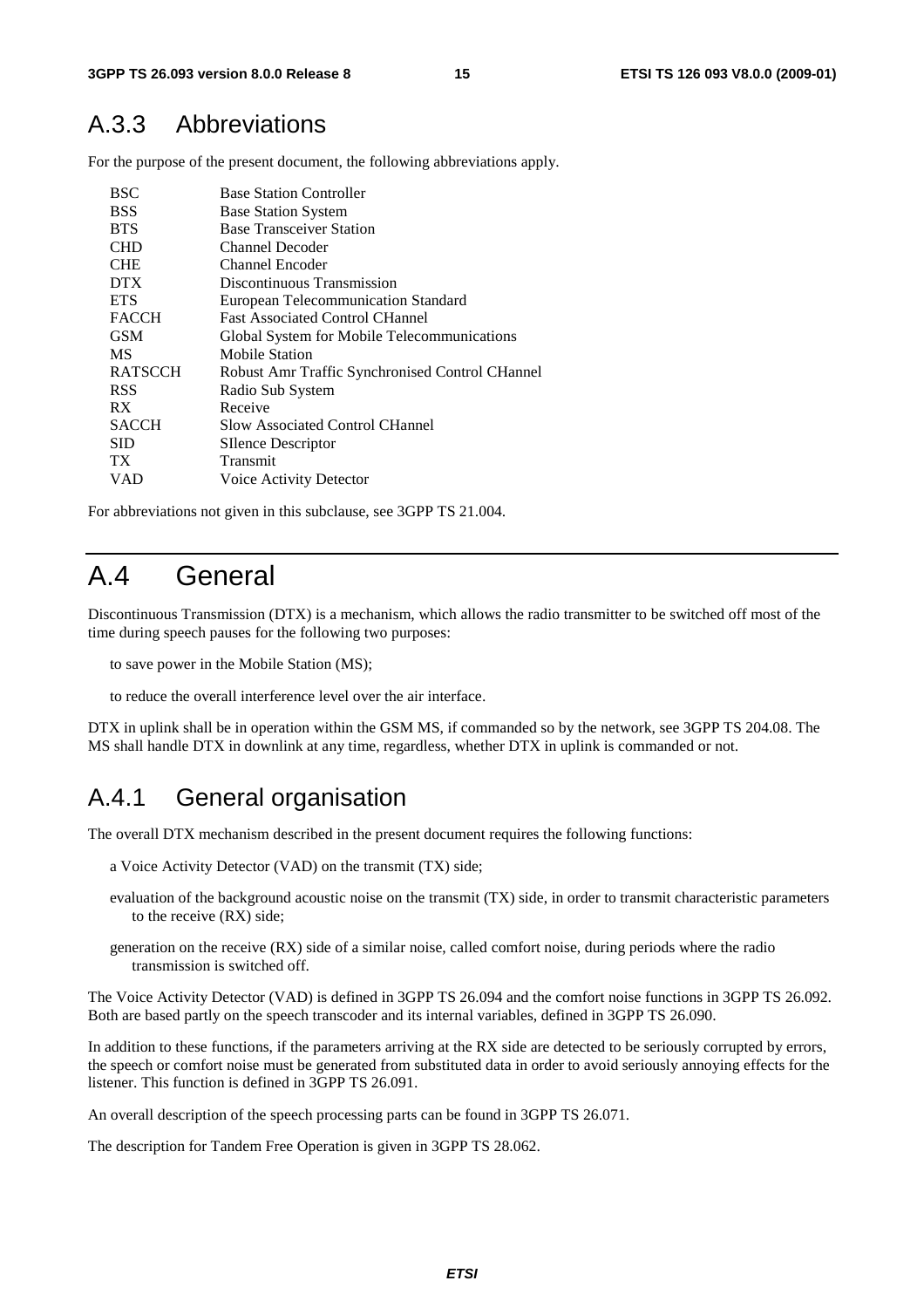## A.5 Transmit (TX) side

A block diagram of the transmit side DTX functions is shown in figure 5.





### A.5.1 General operation

The TX DTX handler passes traffic frames, individually marked by TX\_TYPE, to the Radio Subsystem (RSS). Each frame passed to the RSS consists of bit fields containing the information bits, the codec mode indication, and the TX\_TYPE. TX\_TYPE is used to specify the contents of the frame. The table below provides an overview of the different TX\_TYPEs used and explains the required contents in the information bit and the mode indication bit fields. In case of ongoing Tandem Free Operation (see 3GPP TS 28.062) frames with errors may arrive in downlink in the BTS.

| <b>TX TYPE Legend</b>  | <b>Information Bits</b>                                     | <b>Mode Indication</b>          |
|------------------------|-------------------------------------------------------------|---------------------------------|
| ISPEECH GOOD           | speech frame, size 95244 bits depending                     | current code mode               |
|                        | on codec mode;                                              |                                 |
|                        | no errors known.                                            |                                 |
| <b>SPEECH DEGRADED</b> | Speech frame, size 95244 bits, depending current codec mode |                                 |
| (only in downlink in   | on codec mode;                                              |                                 |
| TFO)                   | there might be errors in class 2 bits.                      |                                 |
| <b>SPEECH BAD</b>      | Speech frame, size 95244 bits, depending current codec mode |                                 |
| (only in downlink in   | on codec mode;                                              |                                 |
| TFO)                   | there are errors in class 1 bits.                           |                                 |
| Isid First             | marks the end of a talkspurt, respectively                  | the codec mode that would have  |
|                        | the beginning of a speech pause; does not                   | been used if TX_TYPE had been   |
|                        | contain information bits.                                   | <b>SPEECH</b>                   |
| <b>SID UPDATE</b>      | comfort noise, 35 bits;                                     | the codec mode that would have  |
|                        | no errors known                                             | been used if TX TYPE had been   |
|                        |                                                             | <b>SPEECH</b>                   |
| <b>SID BAD</b>         | comfort noise, 35 bits;                                     | the codec mode that would have  |
| (only in downlink in   | errors detected, parameters unusable                        | been used if TX TYPE had been   |
| TFO)                   |                                                             | <b>SPEECH</b>                   |
| <b>ONSET</b>           | announces the beginning of a speech                         | the codec mode of the following |
| (only in downlink in   | burst; does not contain information bits                    | speech frame                    |
| TFO)                   |                                                             |                                 |
| INO DATA               | no useful information                                       | no useful information           |

#### **Table 3: TX TYPE identifiers**

TX\_TYPE = 'NO\_DATA' indicates that the Information Bit and Codec Mode fields do not contain any useful data (and shall not be transmitted over the air interface). The purpose of this TX\_TYPE is to provide the option to save transmission between the transcoder and the radio base station if a packet oriented transmission is used.

The scheduling of the frames for transmission on the air interface is controlled by the TX DTX handler by the use of the TX\_TYPE field.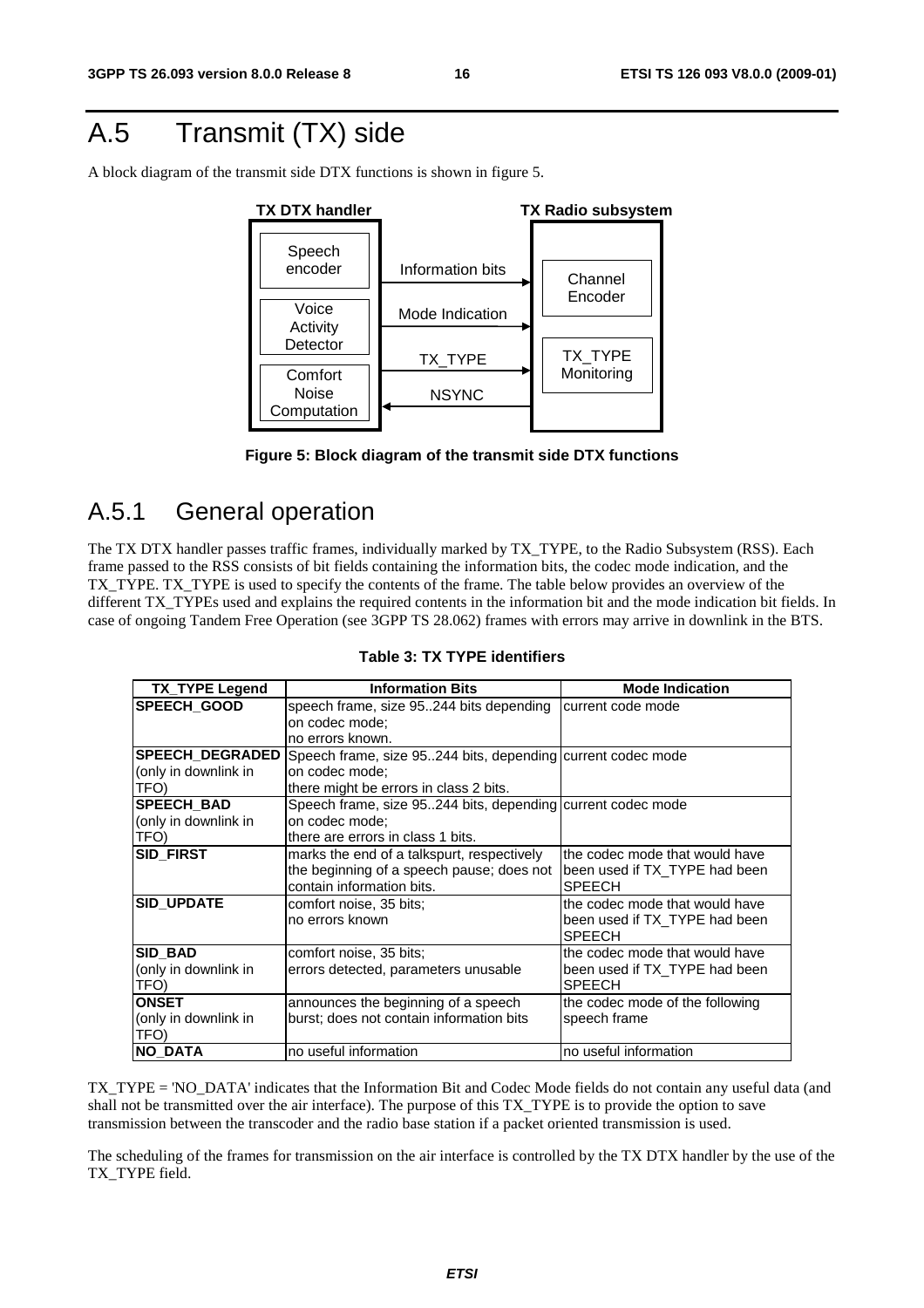### A.5.1.1 Functions of the TX DTX handler

To allow an exact verification of the TX DTX handler functions, all frames before the reset of the system are treated as if there were speech frames of an infinitely long time. Therefore, and in order to ensure the correct estimation of comfort noise parameters at RX DTX side, the first 7 frames after the reset or after enabling the DTX operation shall always be marked with TX\_TYPE= " SPEECH\_GOOD ", even if VAD flag ="0" (hangover period, see figure 2).

The Voice Activity Detector (VAD) shall operate all the time in order to assess whether the input signal contains speech or not. The output is a binary flag (VAD flag ="1" or VAD flag ="0", respectively) on a frame by frame basis (see 3GPP TS 26.094).

The VAD flag controls indirectly, via the TX DTX handler operations described below, the overall DTX operation on the transmit side.

Whenever VAD flag ="1", the speech encoder output frame along with mode information shall be passed directly to the radio subsystem (RSS), marked with TX\_TYPE =" SPEECH\_GOOD "

At the end of a speech burst (transition VAD flag ="1" to VAD flag ="0"), it takes 8 consecutive frames to make a new updated SID analysis available at receiver side (see 3GPP TS 26.092). Normally, the first 7 speech encoder output frames after the end of the speech burst shall therefore be passed directly to the RSS, marked with TX\_TYPE =" SPEECH\_GOOD " ("hangover period"). The end of the speech is then indicated by passing frame 8 after the end of the speech burst to the RSS, marked with TX\_TYPE = 'SID\_FIRST' (see figure 2).



TX Types: "S" = SPEECH; "F" = SID\_FIRST; "U" = "SID\_UPDATE; "N" = NO DATA Nelapsed: No. of elapsed frames since last SID\_UPDATE

#### Figure 6: Normal hangover procedure (N<sub>elapsed</sub> > 23)

If, however, at the end of the speech burst, less than 24 frames have elapsed since the last SID\_UPDATE frame was computed and passed to the RSS, then this last analysed SID\_UPDATE frame shall repeatedly be passed to the RSS whenever a SID\_UPDATE frame is to be produced, until a new updated SID analysis is available (8 consecutive frames marked with VAD flag  $=$  "0"). This reduces the activity on the air in cases where short background noise spikes are taken for speech, by avoiding the "hangover" waiting for the SID frame computation.

Once the first SID analysis after the end of a speech burst has been computed and the SID\_FIRST frame has been passed to the Radio Subsystem, the TX DTX handler shall at regular intervals compute and pass updated SID\_UPDATE (Comfort Noise) frames to the Radio Subsystem (RSS) as long as VAD flag = "0". SID\_UPDATE frames shall be generated every  $8<sup>th</sup>$  frame. The first SID\_UPDATE shall be sent as the third frame after the SID\_FIRST frame.

The speech encoder is operated in full speech modality if TX\_TYPE = " SPEECH\_GOOD " and otherwise in a simplified mode, because not all encoder functions are required for the evaluation of comfort noise parameters and because comfort noise parameters are only to be generated at certain times.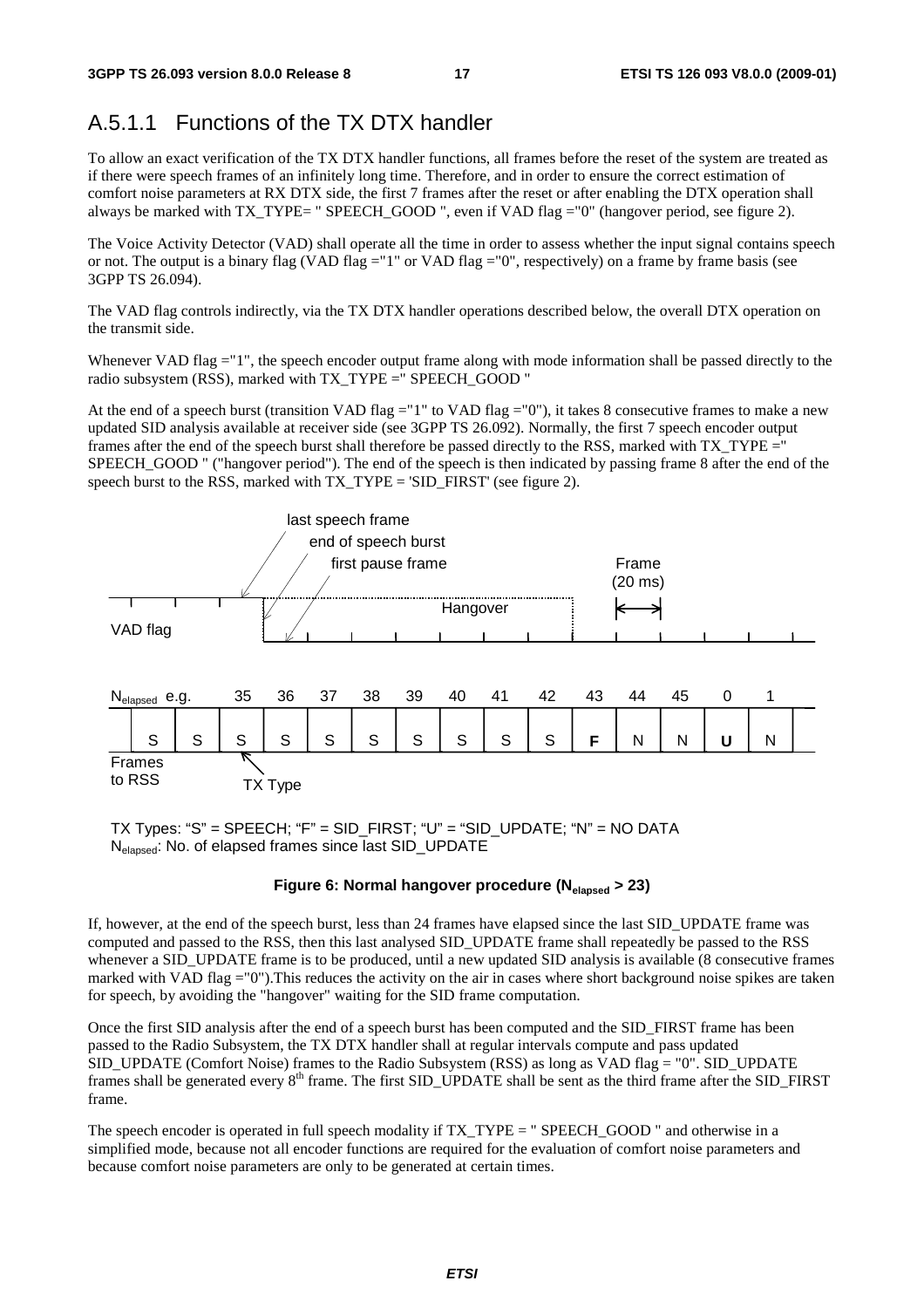In order to ensure TX/RX DTX handler synchronisation at handover, the uplink TX DTX handler in the MS shall accept messages from TX RSS with control parameter NSYNC, resulting in the following operation during a period of the next NSYNC frames:

- The TX DTX handler shall send SID\_UPDATE instead of NO\_DATA frames to the TX RSS.
- If, however, during this period of NSYNC frames, VAD flag is equal to 1 at least for one speech frame, TX DTX handler shall send SPEECH frames for the rest of the period of the NSYNC frames. Note the TX DTX handler shall send SPEECH frames at least for the duration of the hangover period.

### A.5.1.2 Functions of the TX Radio Subsystem

The TX Radio Subsystem has the following overall functionality. The radio transmission is cut after the transmission of a SID\_FIRST frame when the speaker stops talking. During speech pauses the transmission is resumed at regular intervals for transmission of one SID\_UPDATE frame, in order to update the generated comfort noise on the RX side (and to improve the measurement of the link quality by the RSS). Note that the transcoder knows what frames to send. In the case when nothing is to be transmitted it outputs frames marked with TX TYPE = 'NO DATA'.

Within the TX Radio Subsystem the TX\_TYPE Monitoring unit controls the operation of the Channel Encoder (as specified in 3GPP TS 25.003) and the Transmission of the frame. Control input to the TX\_TYPE Monitoring unit is the TX TYPE. Control output and input to the Channel Encoder are indicators specifying the frame format. These frame format indicators are defined in 3GPP TS 25.003, they are different for TCH/AFS and TCH/AHS.

#### A.5.1.2.1 Functions of the TX Radio Subsystem for TCH/AFS

The TX Radio Subsystem operates in the following way regarding DTX (without TFO):

- all frames marked with TX\_TYPE = " SPEECH\_GOOD " are scheduled for normal channel coding and transmission. The frame format for CHE operation shall be SPEECH. If, however, the previous frame was not of TX\_TYPE = 'SPEECH\_GOOD', an ONSET frame format followed by SPEECH\_GOOD shall be signalled to the CHE;
- for frames marked with TX\_TYPE = 'SID\_FIRST' a SID\_FIRST frame format is signalled to the CHE;
- frames marked with TX\_TYPE = 'SID\_UPDATE' are scheduled for SID\_UPDATE frame channel coding and transmission. The frame format signalled to CHE is SID\_UPDATE;
- for frames marked with TX\_TYPE = 'NO\_DATA' no processing or transmission is carried out.

If a FACCH needs to be sent during a speech pause, and:

- if the frame preceding the FACCH is not of TX\_TYPE='SPEECH\_GOOD', then an ONSET frame shall be signalled to the CHE, followed by the FACCH frame(s);
- if the frame following the FACCH frame is not of TX\_TYPE='SPEECH\_GOOD', then a SID\_FIRST shall be signalled to the CHE.

A stolen SID\_UPDATE should be rescheduled on the frame subsequent to the SID\_FIRST marker that follows the FACCH frame(s) (when that marker exists), unless that rescheduling would steal a frame of TX\_TYPE="SPEECH\_GOOD", or if a frame of TX\_TYPE="SID\_UPDATE" has been received before the rescheduling could take place. This rescheduling shall not affect the timing of subsequent SID\_UPDATE frames.

Note: a SID\_UPDATE frame is considered as stolen when this frame must be replaced by a FACCH frame.

At handover, TX/RX DTX handler synchronisation shall be initiated. At the time instant before the MS starts sending to the new base station, a message shall be sent to the uplink TX DTX handler with the parameter NSYNC = 12.

#### A.5.1.2.2 Functions of the TX Radio Subsystem for TCH/AHS

The TX Radio Subsystem operates in the following way regarding DTX:

all frames marked with TX\_TYPE = " SPEECH\_GOOD " are scheduled for normal channel coding and transmission. The frame format for CHE operation shall be SPEECH. However, if the previous frame was of TX\_TYPE = 'SID\_FIRST', a SID\_FIRST\_INH frame format followed by SPEECH\_GOOD shall be signalled to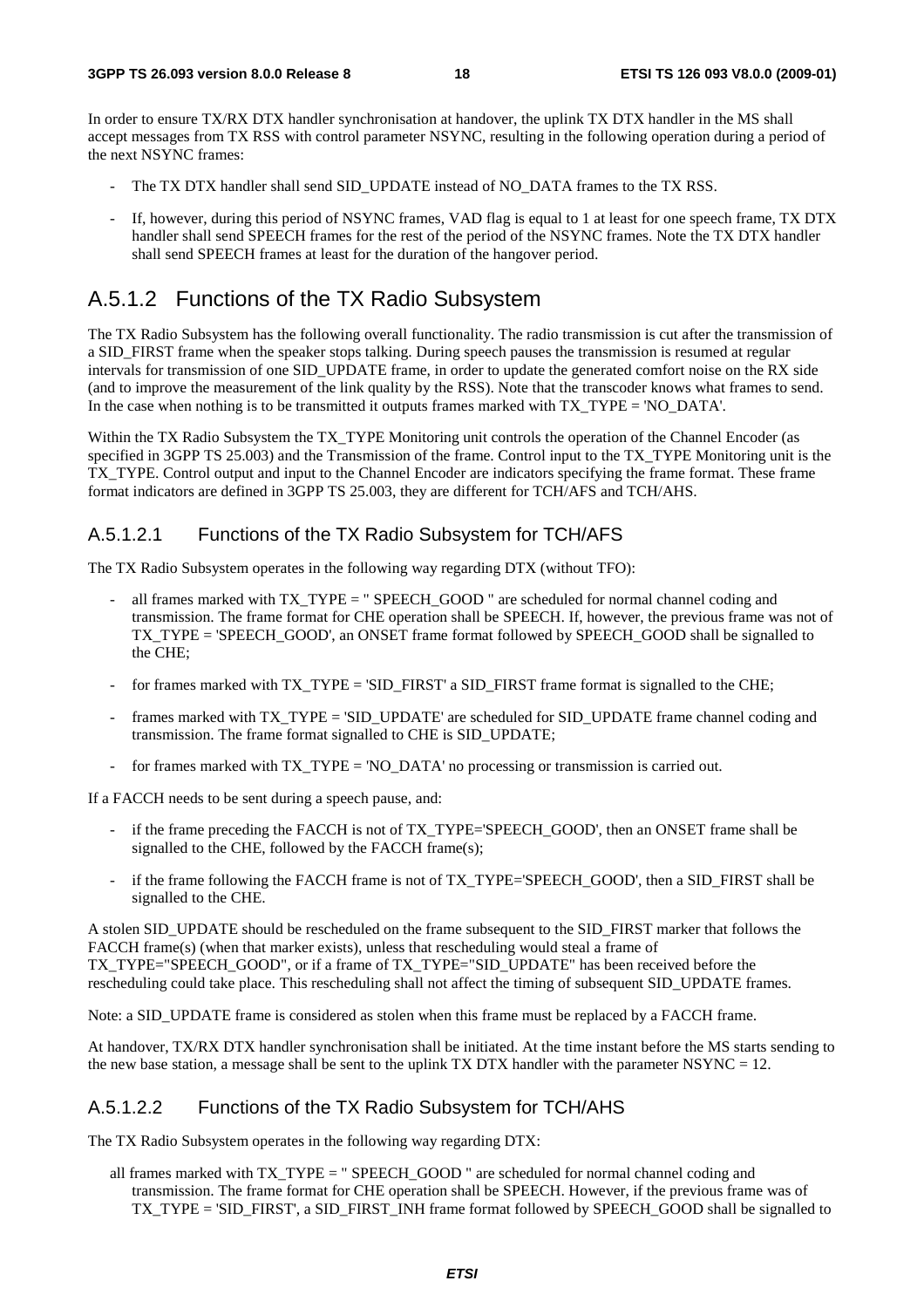the CHE. If the previous frame was of TX\_TYPE = 'SID\_UPDATE', a SID\_UPDATE\_INH frame format followed by SPEECH\_GOOD shall be signalled to the CHE. If the previous frame was of TX\_TYPE 'NO\_DATA', an ONSET frame format followed by SPEECH\_GOOD shall be signalled to the CHE;

- for frames marked with TX\_TYPE = 'SID\_FIRST' a SID\_FIRST\_P1 frame format is signalled to the CHE. Note: All 4 TDMA frames carrying the bits of this frame shall be transmitted. The Mode Indication received with the frame is stored for potential use in the next frame;
- for frames marked with TX\_TYPE = 'SID\_UPDATE' a SID\_UPDATE frame format is signalled to the CHE. All 4 TDMA frames carrying the bits of this frame shall be transmitted;
- for frames marked with TX\_TYPE = 'NO\_DATA', no processing or transmission is carried out. However, if the preceding frame was marked with TX\_TYPE = 'SID\_FIRST', a SID\_FIRST\_P2 frame format is signalled to CHE. Note: The 2 TDMA frames carrying bits of this frame shall be transmitted. If, depending on the current frame number, the Mode Indication is to be transmitted with these TDMA frames, the Mode Indication shall be used that was stored during the processing of the preceding SID\_FIRST frame.
- If a FACCH needs to be sent during a speech pause, and:

if the frame preceding the FACCH is of TX\_TYPE='SID\_FIRST', then a SID\_FIRST\_INH frame format followed by the FACCH shall be signalled to the CHE;

if the frame preceding the FACCH is of TX\_TYPE='SID\_UPDATE', then a SID\_UPDATE\_INH frame format followed by the FACCH shall be signalled to the CHE;

if the frame preceding the FACCH is of TX\_TYPE='NO\_DATA', then an ONSET frame format followed by the FACCH shall be signalled to the CHE;

if the frame following the FACCH is not of TX\_TYPE='SPEECH\_GOOD', then a SID\_FIRST shall be signalled to the CHE. Both SID\_FIRST\_P1 and SID\_FIRST\_P2 frame formats shall be consecutively signalled to CHE.

A stolen SID\_UPDATE should be rescheduled on the frame subsequent to the SID\_FIRST\_P1 and SID\_FIRST\_P2 markers that follow the FACCH frame(s) (when these markers exist), unless that rescheduling would steal a frame of TX\_TYPE="SPEECH\_GOOD", or if a frame of TX\_TYPE="SID\_UPDATE" has been received before the rescheduling could take place. This rescheduling shall not affect the timing of subsequent SID\_UPDATE frames.

Note: a SID\_UPDATE frame is considered as stolen when this frame must be replaced by a FACCH frame.

At handover, TX/RX DTX handler synchronisation shall be initiated. At the time instant before the MS starts sending to the new base station, a message shall be sent to the uplink TX DTX handler with the parameter NSYNC = 12.

#### A.5.1.2.3 Functions of the Downlink TX Radio Subsystem for TFO

The TX Radio Subsystem in the BTS shall in addition operate in the following way regarding DTX, if TFO is ongoing (see 3GPP TS 28.062):

- Frames with TX\_TYPE = SPEECH\_GOOD, SID\_FIRST and SID\_UPDATE shall be handled as usual in DTX, regardless whether DTX in downlink is requested or not. Also NO\_DATA shall be handled as usual, if DTX is requested.
- Frames with TX\_TYPE = NO\_DATA shall be replaced by SID\_FILLER frames, if DTX in downlink is not requested. By this the radio transmission continues in downlink, although no parameters are transmitted in speech pauses on the Abis interface. The MS generates Comfort Noise in these speech pauses.
- Frames with TX\_TYPE = SPEECH\_DEGRADED shall be handled exactly like SPEECH\_GOOD frames.
- For frame with TX\_TYPE = SPEECH\_BAD and SID\_BAD the CHE shall perform its regular processing, but then shall invert the six, respectively 14 CRC bits before convolutional encoding and transmitting the frames on the air interface. By this the error concealment mechanism in the MS is triggered to handle these corrupted frames.
- ONSET frames may be ignored by the TX Radio Subsystem and need not to be processed.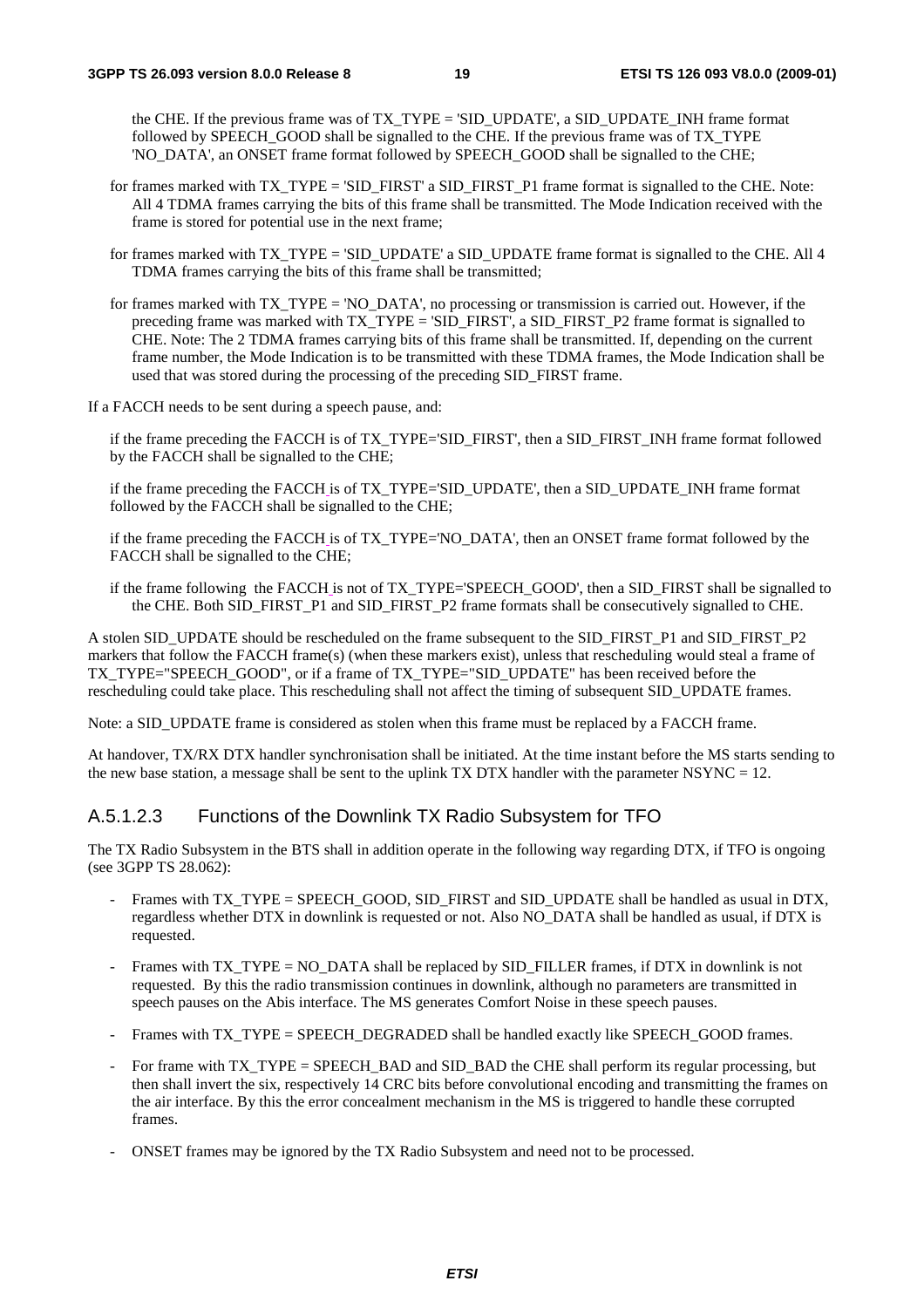**Definition:** SID\_FILLER frames are like SID\_BAD frames, but with all information bits set to '1'. The 14 CRC bits shall artificially be inverted by the CHE before convolutional encoding and transmission.

#### A.5.1.2.4 Functions of the TX Radio Subsystem for RATSCCH

During regular speech transmission (in the middle of a speech burst) RATSCCH replaces (steals) one (TCH/AFS) respectively two (TCH/AHS) speech frames (see 3GPP TS 25.009). Also in all non speech cases the RATSCCH shall be handled like speech. The respective RATSCCH frame formats (RATSCCH in case of TCH/AFS, respectively RATSCCH\_MARKER and RATSCCH\_DATA in case of TCH/AHS) shall be signalled to the CHE.

RATSCCH should be handled in the same way as a FACCH.

### A.6 Receive (RX) side

A block diagram of the receive side DTX functions is shown in figure 7.



**Figure 7: Block diagram of the receive side DTX functions** 

### A.6.1 General operation

Whatever their context (speech, SID, FACCH or none), the RSS continuously passes the received traffic frames to the RX DTX handler, individually marked by various pre-processing functions with RX TYPE as described in subclause 6.1.1 and table 2, which serves to classify the traffic frame. This classification allows the RX DTX handler to determine in a simple way how the received frame is to be handled.

| <b>RX_TYPE Legend</b> | <b>Description</b>                                                                                                                                                                |
|-----------------------|-----------------------------------------------------------------------------------------------------------------------------------------------------------------------------------|
| SPEECH_GOOD           | Speech frame with CRC OK, Channel Decoder soft values<br>lalso OK                                                                                                                 |
| SPEECH_DEGRADED       | Speech frame with CRC OK, but 1B bits and class2 bits may<br>be corrupted                                                                                                         |
| <b>SPEECH_BAD</b>     | (likely) speech frame, bad CRC (or very bad Channel Decoder<br>measures)                                                                                                          |
| <b>SID_FIRST</b>      | first SID marks the beginning of a comfort noise period                                                                                                                           |
| <b>SID UPDATE</b>     | SID update frame (with correct CRC)                                                                                                                                               |
| <b>SID BAD</b>        | Corrupt SID update frame (bad CRC; applicable only for<br>SID_UPDATE frames)                                                                                                      |
| <b>ONSET</b>          | ONSET frames precede the first speech frame of a speech<br>lburst                                                                                                                 |
| <b>NO DATA</b>        | Nothing useable (for the speech decoder) was received. This<br>applies for the cases of no received frames (DTX) or received<br>FACCH or RATSCCH or SID_FILLER signalling frames. |

|  | Table 4: RX TYPE identifiers |
|--|------------------------------|
|  |                              |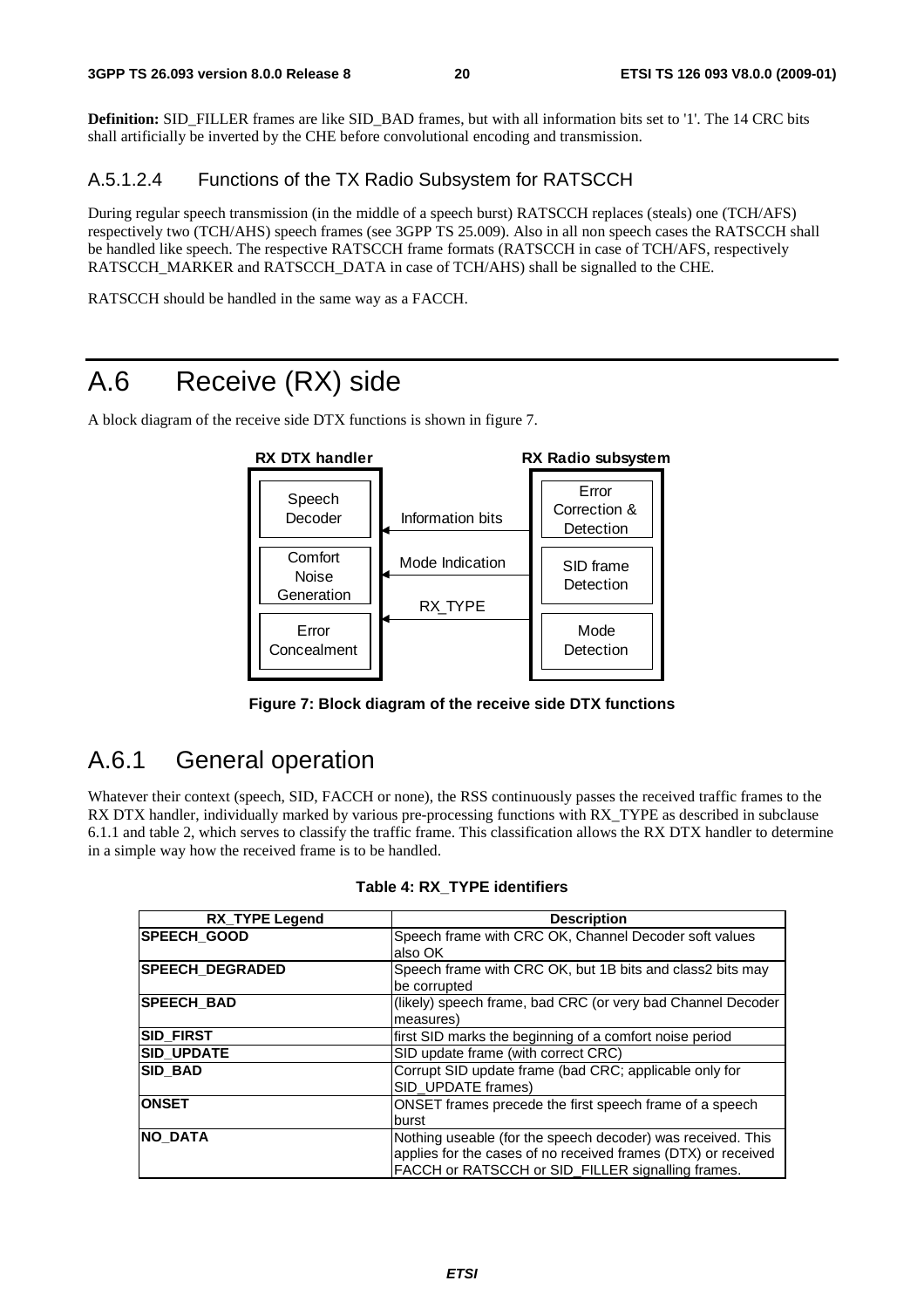### A.6.1.1 Functions of the RX radio subsystem

The RX radio subsystem uses a combination of gross-bit markers, receiver measurements, and CRC checks to classify each received frame. The basic operation for each frame is outlined below:

the receiver first searches for the RATSCCH, SID\_UPDATE, SID\_FIRST or ONSET gross bit markers.

If the RATSCCH signalling is detected, then the RATSCCH frame (TCH/AFS) respectively the RATSCCH\_MARKER and RATSCCH\_DATA frames (TCH/AHS) shall be decoded and handled as described in 3GPP TS 25.009. They shall be passed to the RX DTX handler as a NO\_DATA frame(s).

If the SID\_FIRST marker is detected the frame is passed to the RX DTX handler as a SID\_FIRST frame.

- If the SID\_UPDATE marker is detected, then the frame shall be decoded and passed to the RX DTX handler as a SID\_UPDATE or a SID\_BAD or a NO\_DATA frame, depending on the CRC and the information bits, along with the comfort noise parameters, if applicable. A NO\_DATA frame shall be passed on, if all information bits of a SID UPDATE frame are set to '1' and the CRC is bad (see SID FILLER in subclause 5.1.2.3).
- If the ONSET marker is detected, then an ONSET frame shall be passed to the RX DTX handler.
- if neither SID\_UPDATE nor SID\_FIRST markers are detected, the frame shall be channel decoded assuming it to be a speech frame. Depending on the CRC for speech frame channel decoding along with other receiver measurements the frame shall then be passed to the RX DTX handler marked as either SPEECH\_GOOD, SPEECH\_DEGRADED, SPEECH\_BAD or NO\_DATA frame.

#### A.6.1.2 Functions of the RX DTX handler

The RX DTX handler is responsible for the overall DTX operation on the RX side. It consists of two main modes: SPEECH and COMFORT\_NOISE. The initial mode shall be SPEECH.

The DTX operation on the RX side shall be as follows:

- The RX DTX handler shall enter mode SPEECH, when a frame classified as SPEECH\_GOOD or SPEECH\_DEGRADED is received. ONSET frames may be taken into account to identify the beginning of a speech burst;
- whenever a frame classified as SPEECH\_GOOD is received the RX DTX handler shall pass it directly on to the speech decoder;
- if the RX DTX handler is in mode SPEECH, then frames classified as SPEECH\_DEGRADED, SPEECH\_BAD or NO\_DATA shall be substituted and muted as defined in 3GPP TS 26.091. Frames classified as NO\_DATA shall be handled like SPEECH\_BAD frames without valid speech information;

frames classified as SID\_FIRST, SID\_UPDATE or SID\_BAD shall bring the RX DTX handler into mode COMFORT\_NOISE and shall result in comfort noise generation, as defined in 3GPP TS 26.092. SID\_BAD frames shall be substituted and muted as defined in 3GPP TS 26.091. In mode COMFORT\_NOISE the RX DTX handler shall ignore all unusable frames (NO\_DATA, SPEECH\_BAD) delivered by the RSS; comfort noise generation shall continue, until timeout may apply (see 3GPP TS 26.091).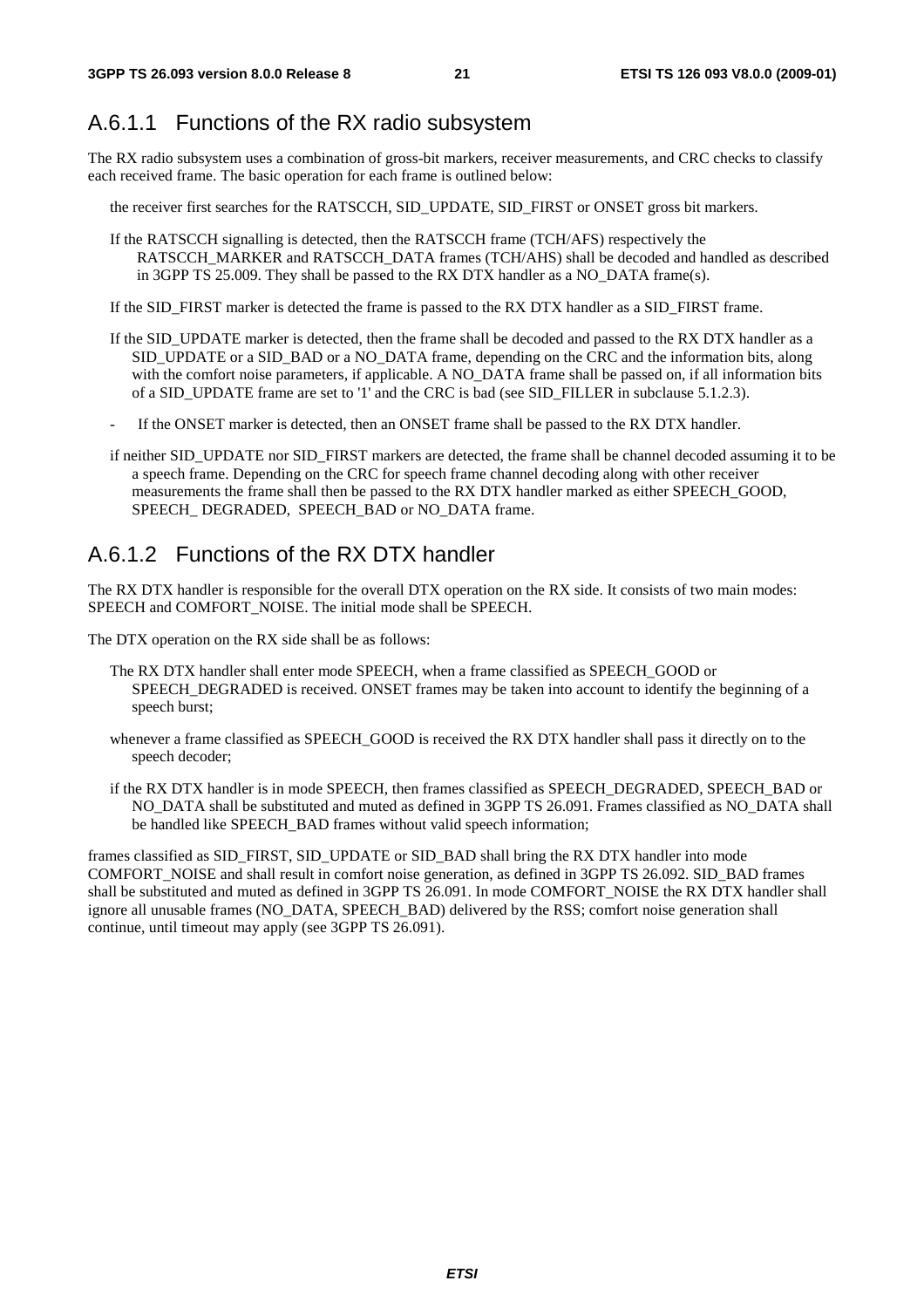### Annex B (normative): ETSI GSM-EFR SCR handler

The interworking operation of AMR (only 12.2 kbit/s mode) with GSM-EFR is F.F.S. This annex provides the basis for the AMR operation under this condition.

### Transmit (TX) side

Speech coding internetworking aspects with ETSI-EFR are described in [TBD].

### General operation

The TX SCR handler passes traffic frames, individually marked by TX\_TYPE, to the TX Framing Unit part of the Access Network. Each frame passed to the AN consists of bit fields containing the information bits, the codec mode indication, and the TX\_TYPE. TX\_TYPE shall be used to specify the contents of the frame. The table below provides an overview of the different TX\_TYPEs used and explains the required contents in the information bit and the mode indication bit fields.

| <b>TX TYPE</b> | Legend            | <b>Information Bits</b>                        | <b>Mode Indication</b>                                                         |
|----------------|-------------------|------------------------------------------------|--------------------------------------------------------------------------------|
| 00             | <b>SPEECH</b>     | speech frame, size depending on<br>codec mode  | current codec mode                                                             |
| 10             | <b>SID UPDATE</b> | comfort noise information,<br>information bits | the codec mode that would have<br>been used if TX TYPE had been 00<br>(SPEECH) |
|                | NO DATA           | no useful information                          | no useful information                                                          |

#### **Table 5: TX TYPE identifiers for GSM-EFR**

TX\_TYPE = 'NO\_DATA' indicates that the Information Bit and Codec Mode fields do not contain any useful data (and should not be transmitted over AN). The purpose of this TX\_TYPE is to provide the option to save network transmission between the transcoder and AN.

The scheduling of the frames for transmission on the Access Network is controlled by the TX SCR handler by the use of the TX\_TYPE field and the given SCR operation mode.

### Functions of the TX SCR handler

### GSM-EFR SCR Timing procedures

To allow an exact verification of the TX SCR handler functions, all frames before the reset of the system are treated as if there were speech frames of an infinitely long time.

The SID\_UPDATE timing is according to ETSI GSM 06.81.

### The TX part of the AN

#### Demands on the TX part of the Access Network

The TX part of the AN operates in the following way regarding SCR:

frames marked with  $TX_TYPE = (SPEECH)$  are scheduled for transmission.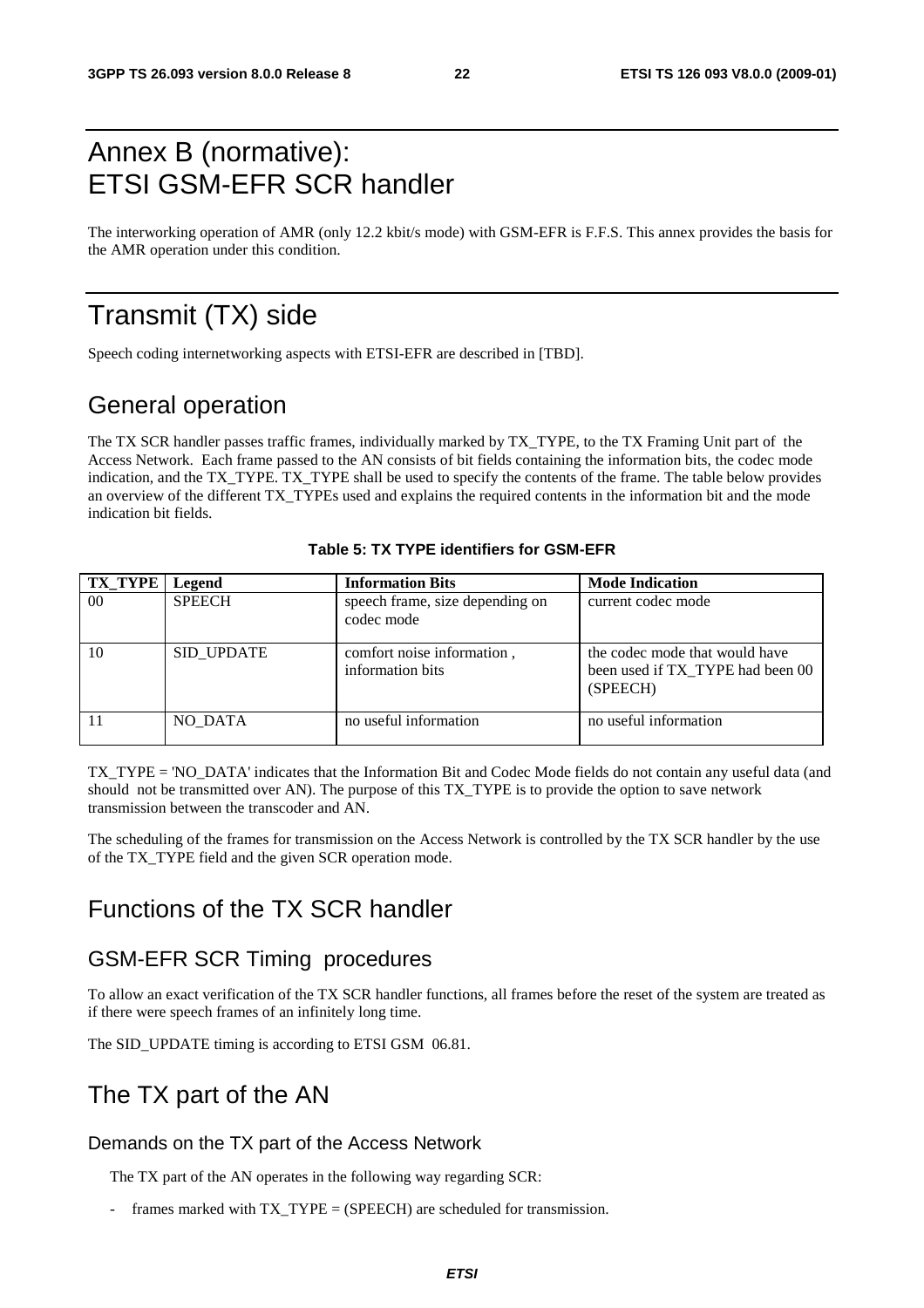- frames marked with TX\_TYPE = (SID\_UPDATE) are scheduled for transmission
- for frames marked with TX\_TYPE = (NO\_DATA) no processing or transmission is carried out.

SPEECH frames shall override other frames in these exceptional cases.

### Receive (RX) side

Whatever their context (speech, SID, or none), the deframing unit after AN continuously passes the received traffic frames to the RX SCR handler, individually marked by various pre-processing functions with a 3 bit type indicator RX TYPE described in Table 4, which serve to classify the traffic frame. This classification allows the RX SCR handler to determine in a simple way how the received frame is to be handled.

| <b>RX TYPE</b> | Legend             | <b>Description</b>                                                                       |
|----------------|--------------------|------------------------------------------------------------------------------------------|
| 000            | <b>SPEECH GOOD</b> | Speech frame with CRC OK, soft values in the RX<br>part of AN also OK                    |
| 001            | <b>SPARE</b>       | Spare                                                                                    |
| 010            | <b>SPEECH_BAD</b>  | (likely) speech frame, bad CRC (or estimated to be<br>very bad by the RX part of the AN) |
| 011            | <b>SPARE</b>       | Spare                                                                                    |
| 100            | <b>SPARE</b>       | Spare                                                                                    |
| 101            | <b>SID UPDATE</b>  | Correct SID update frame                                                                 |
| 110            | <b>SID_BAD</b>     | Corrupt SID update frame (bad CRC; applicable only<br>for SID UPDATE frames)             |
| 111            | <b>NO_DATA</b>     | Nothing useable was received. The synthesis mode of<br>the previous frame type is used.  |

#### **Table 6: RX\_TYPE identifiers for GSM-EFR**

## SID Information format

When the TX SCR handler is ordered by the network to operate in ETSI GSM-EFR mode with SCR operation turned on the SID\_UPDATE frame format is according to ETSI GSM 06.62. (38 +5 bits ).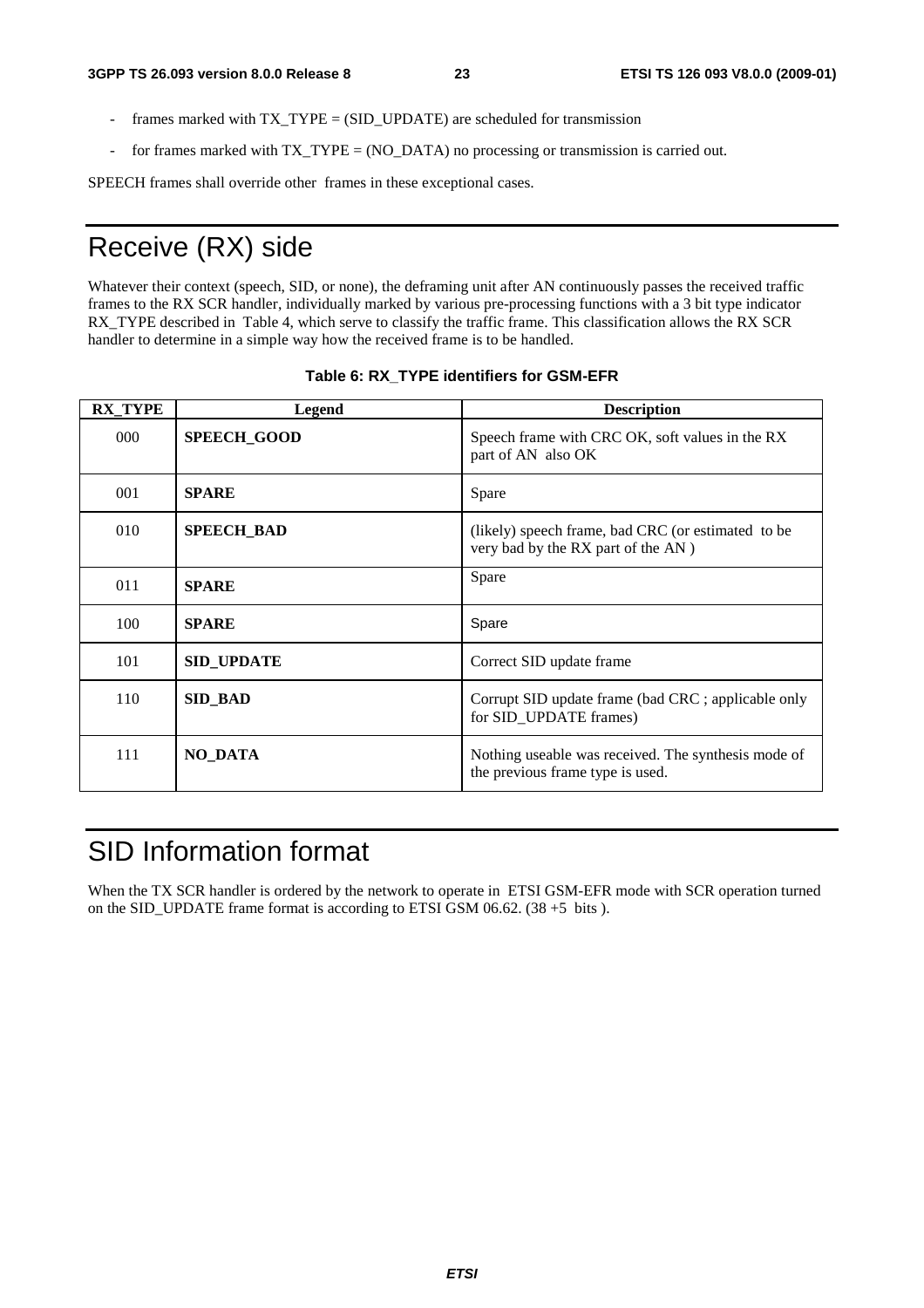### Annex C (normative): TIA IS-641 SCR Handler

The interworking operation of AMR (only 7.4 kbit/s mode) with IS-641 (TDMA-EFR) is F.F.S. This annex provides the basis for the AMR operation under this condition.

### TX-side

F.F.S

### RX-side

F.F.S

### SID Information format

When the TX SCR handler is ordered by the network to operate in IS-641 mode with SCR operation turned on the SID UPDATE frame format is according to IS-641-A Chapter 6 The SID UPDATE timing is according to IS 641-A.

Speech coding internetworking aspects with IS-641 are described in [TBD].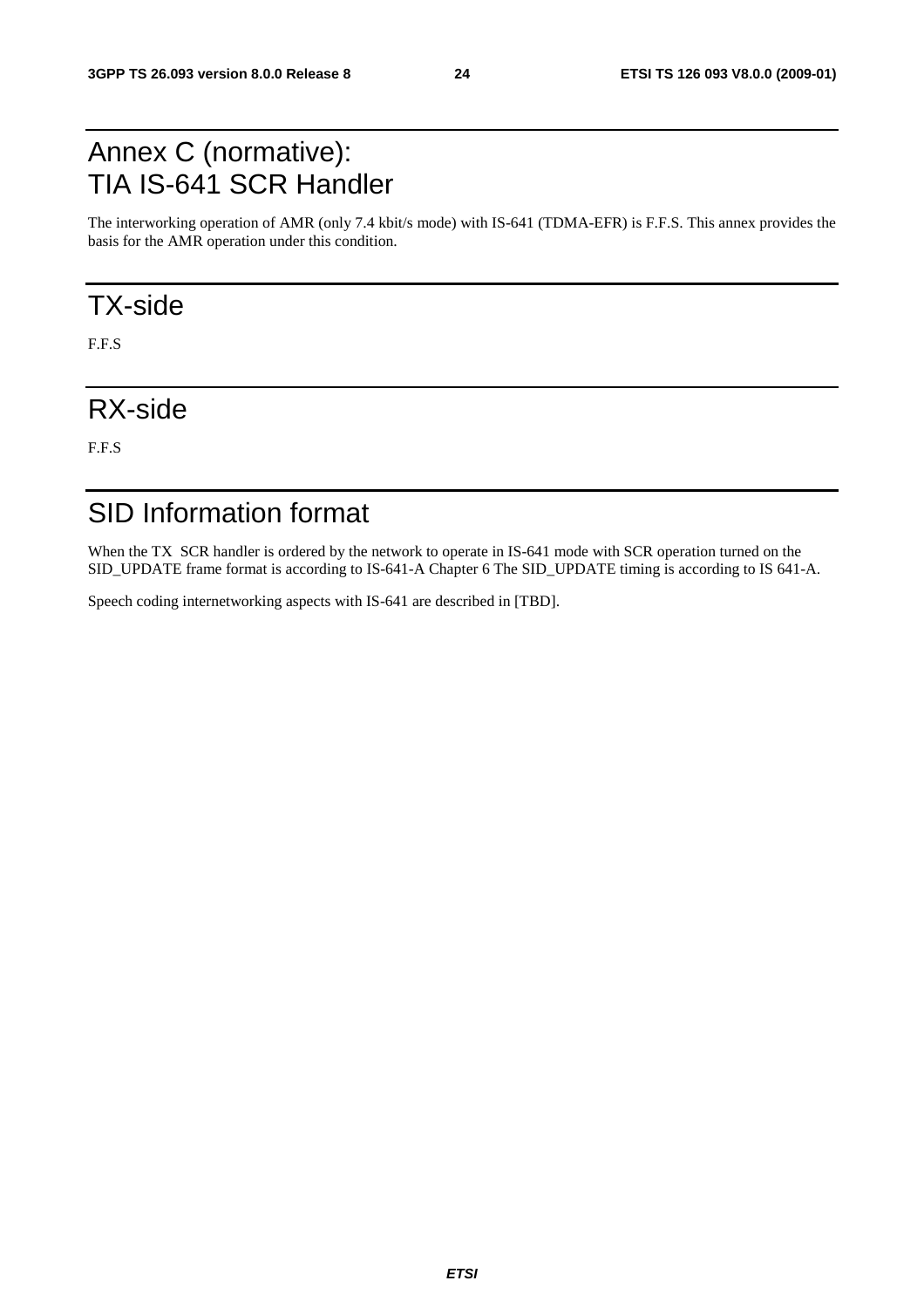### Annex D (normative): TIA TDMA-US1 SCR Handler

The interworking operation of AMR (only 12.2 kbit/s mode) with TDMA-US1 is F.F.S. This annex provides the basis for the AMR operation under this condition.

### TX-side

F.F.S

### RX-side

F.F.S

### SID Information format

F.F.S.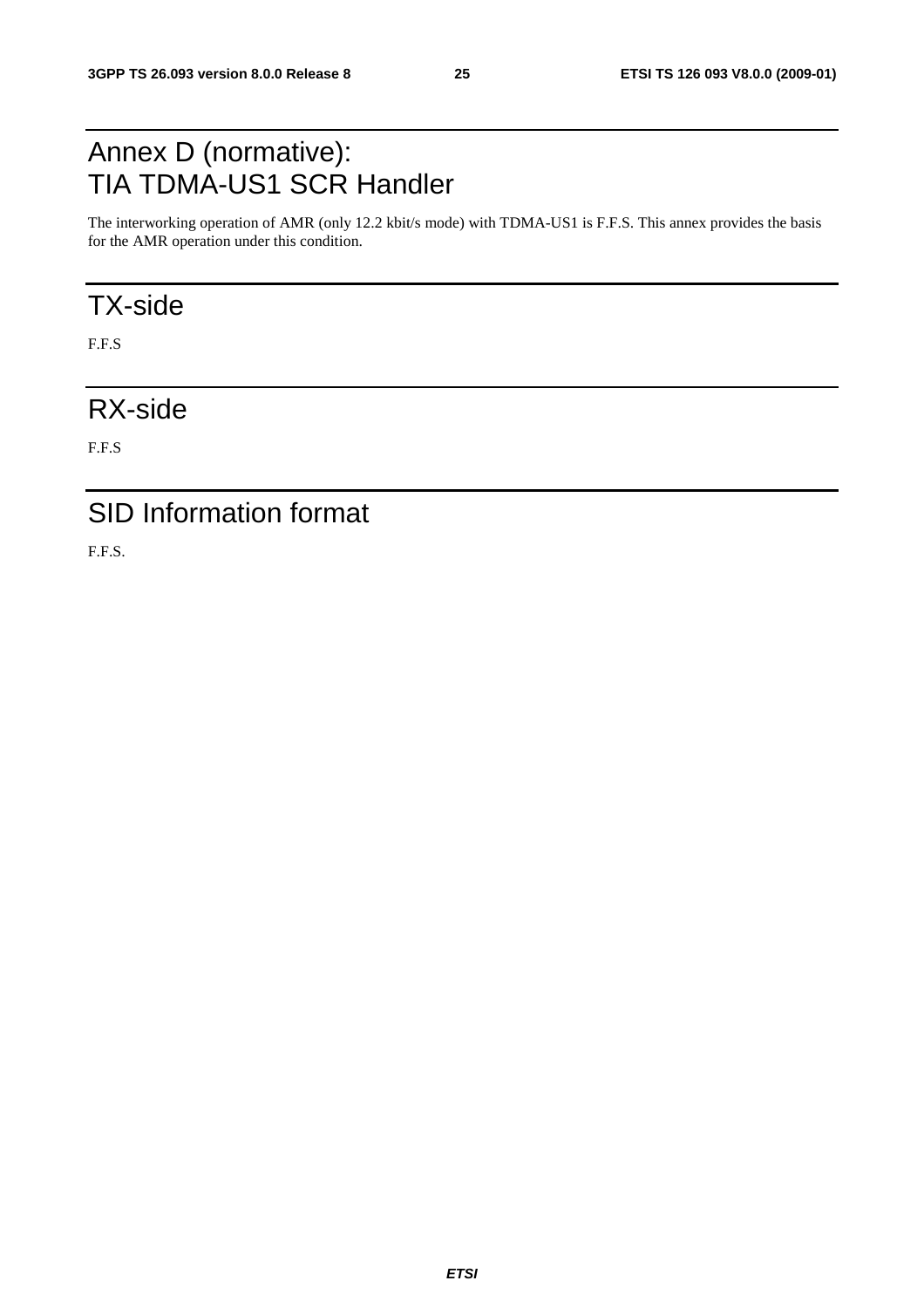### Annex E (normative): ARIB PDC-EFR SCR Handler

The interworking operation of AMR (only 6.7 kbit/s mode) with PDC-EFR-6.7 is F.F.S. This annex provides the basis for the AMR operation under this condition.

### Transmit (TX) side

### General operation

The TX SCR handler passes traffic frames, individually marked by TX\_TYPE, to the TX Framing Unit part of the Access Network. Each frame passed to the AN consists of bit fields containing the information bits, the codec mode indication, and the TX\_TYPE. TX\_TYPE shall be used to specify the contents of the frame. The table below provides an overview of the different TX\_TYPEs used and explains the required contents in the information bit and the mode indication bit fields.

| <b>TX TYPE</b>   | Legend                                                                 | <b>Information Bits</b>                        | <b>Mode Indication</b>                                                         |
|------------------|------------------------------------------------------------------------|------------------------------------------------|--------------------------------------------------------------------------------|
| 000 <sub>1</sub> | <b>SPEECH</b>                                                          | speech frame, size depending on<br>codec mode  | current code mode                                                              |
| 010              | POST <sub>1</sub>                                                      | comfort noise information,<br>information bits | the codec mode that would have<br>been used if TX_TYPE had been 00<br>(SPEECH) |
| 011              | NO DATA                                                                | no useful information                          | no useful information                                                          |
| 001              | POST <sub>0</sub><br>(end of speech marker,<br>start of CN generation) | no useful information,                         | the codec mode that would have<br>been used if TX TYPE had been 00<br>(SPEECH) |
| 100              | <b>PRE</b><br>(end of CN marker, start)<br>of speech generation)       | no useful information,                         | the codec mode that would have<br>been used if TX TYPE had been 00<br>(SPEECH) |

#### **Table 7: TX TYPE identifiers for PDC\_EFR**

TX\_TYPE = 'NO\_DATA' indicates that the Information Bit and Codec Mode fields do not contain any useful data (and should not be transmitted over AN). The purpose of this TX\_TYPE is to provide the option to save network transmission between the transcoder and AN.

The scheduling of the frames for transmission on the Access Network is controlled by the TX SCR handler by the use of the TX\_TYPE field and the given SCR operation mode.

Speech coding internetworking aspects with PDC-EFR are described in XX.YY.D.[TBD]

### Functions of the TX SCR handler

#### PDC\_EFR SCR Timing procedures

To allow an exact verification of the TX SCR handler functions, all frames before the reset of the system are treated as if there were speech frames of an infinitely long time.

SID-frame timing is according to ARIB XXX.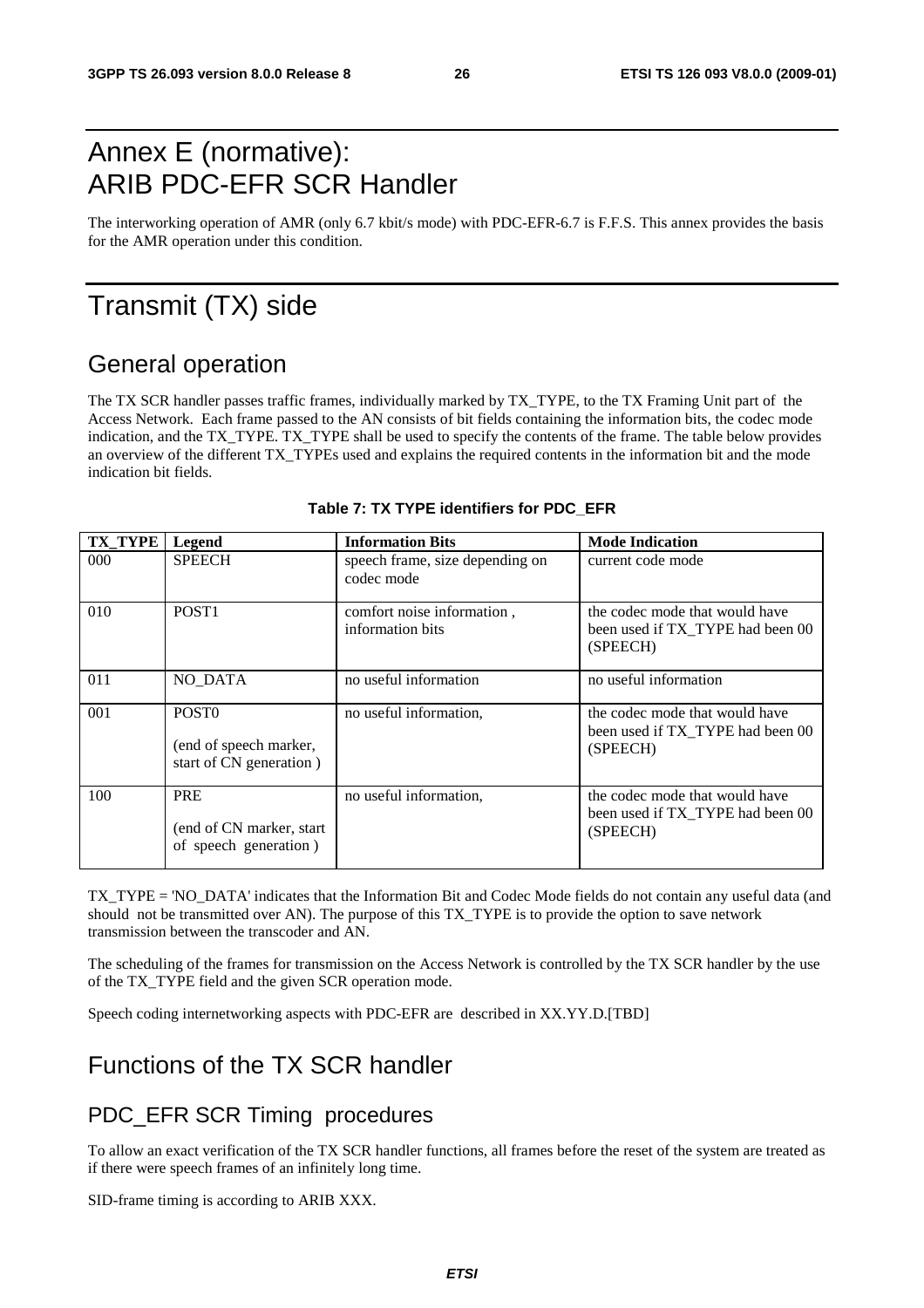### The TX part of the AN

#### Demands on the TX part of the Access Network

The TX part of the AN operates in the following way regarding SCR:

- frames marked with  $TX_TYPE = (SPEECH)$  are scheduled for transmission.
- frames marked with  $TX_TYPE = (POST0)$  are scheduled for transmission.
- frames marked with  $TX_TYPE = (POST1)$  are scheduled for transmission
- frames marked with  $TX_TYPE = (PRE)$  are scheduled for transmission
- for frames marked with TX\_TYPE = (NO\_DATA) no processing or transmission is carried out.

SPEECH frames shall override other frames in these exceptional cases.

## Receive (RX) side

Whatever their context (speech, SID, or none), the deframing unit after AN continuously passes the received traffic frames to the RX SCR handler, individually marked by various pre-processing functions with a 3 bit type indicator RX TYPE described in Table 6, which serve to classify the traffic frame. This classification allows the RX SCR handler to determine in a simple way how the received frame is to be handled.

| <b>RX TYPE</b> | <b>Legend</b>      | <b>Description</b>                                                                       |
|----------------|--------------------|------------------------------------------------------------------------------------------|
| 000            | <b>SPEECH_GOOD</b> | Speech frame with CRC OK, soft values in the RX<br>part of AN also OK                    |
| 001            | <b>PRE</b>         | Next frame should be a Speech frame                                                      |
| 010            | SPEECH_BAD         | (likely) speech frame, bad CRC (or estimated to be<br>very bad by the RX part of the AN) |
| 011            | <b>SPARE</b>       | Spare                                                                                    |
| 100            | POST <sub>0</sub>  | This SID-frame marks the beginning of a comfort<br>noise period.                         |
| 101            | POST <sub>1</sub>  | Correct SID update frame                                                                 |
| 110            | POST1 BAD          | Corrupt SID update frame (bad CRC; applicable only<br>for POST1 frames)                  |
| 111            | <b>NO DATA</b>     | Nothing useable was received. The synthesis mode of<br>the previous frame type is used.  |

#### **Table 8: RX\_TYPE identifiers for PDC\_EFR**

### SID information format

When the TX SCR Handler is ordered by the network to operate in PDC-EFR mode with SCR turned on the SID UPDATE frame format is according to ARIB TBD (134 bits).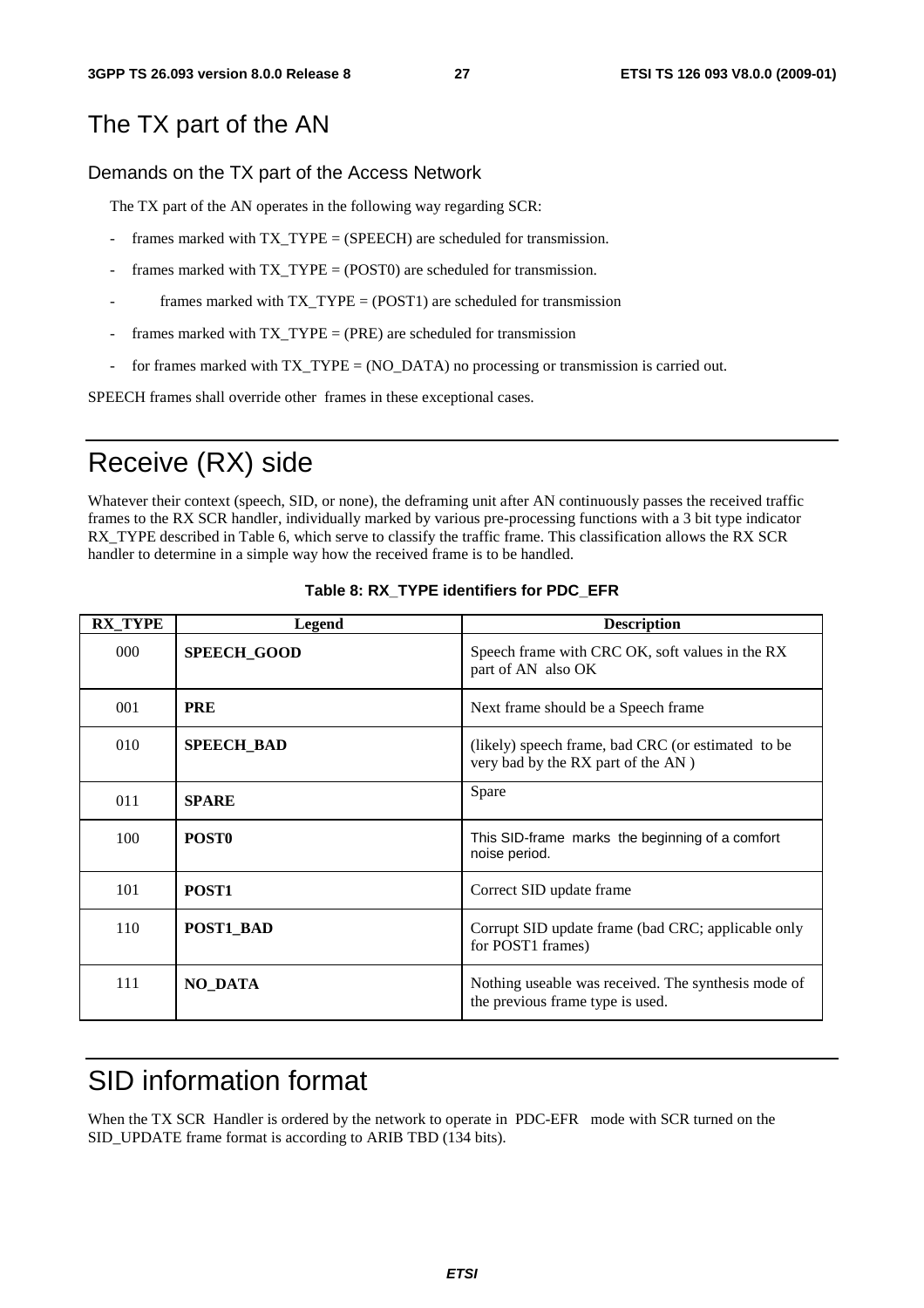## Annex F (informative): Change history

| <b>History</b>        |                           |                  |           |                |            |                                                            |       |            |  |
|-----------------------|---------------------------|------------------|-----------|----------------|------------|------------------------------------------------------------|-------|------------|--|
| 1999-06               | Approved at S#4 Plenary   |                  |           |                |            | 3.0.0                                                      |       |            |  |
| 1999-08               | Reformatted in 3GPP style |                  |           |                |            |                                                            | 3.0.1 |            |  |
| <b>Change history</b> |                           |                  |           |                |            |                                                            |       |            |  |
| <b>Date</b>           | TSG#                      | <b>TSG Doc.</b>  | <b>CR</b> | <b>Rev</b>     | <b>Cat</b> | <b>Subject/Comment</b>                                     | Old   | <b>New</b> |  |
|                       |                           | SP-99570         | 0001      | $\overline{2}$ |            | Alignment to GSM 06.93                                     | 3.0.1 | 3.1.0      |  |
|                       |                           | SP-00262         | 0002      |                |            | Re-scheduling of stolen SID UPDATE Frames for AMR          | 3.1.0 | 3.2.0      |  |
|                       |                           | SP-000574 0003   |           |                |            | Re-scheduling of stolen SID UPDATE frames for AMR (Part 2) | 3.2.0 | 3.3.0      |  |
|                       |                           | SP-000574 0005   |           |                |            | Re-scheduling of stolen SID_UPDATE frames by SID_FIRST     | 3.2.0 | 3.3.0      |  |
|                       |                           |                  |           |                |            | frames for AMR Clarification of Hangover period after      |       |            |  |
|                       |                           |                  |           |                |            | Handover                                                   |       |            |  |
|                       |                           | SP-000574 0004   |           |                |            | Re-scheduling of stolen SID_UPDATE frames for AMR (Part 2) | 3.2.0 | 4.0.0      |  |
|                       |                           | SP-000574 0006   |           |                |            | Re-scheduling of stolen SID UPDATE frames by SID FIRST     | 3.2.0 | 4.0.0      |  |
|                       |                           |                  |           |                |            | frames for AMR Clarification of Hangover period after      |       |            |  |
|                       |                           |                  |           |                |            | Handover                                                   |       |            |  |
|                       |                           |                  |           |                |            | Version for Release 5                                      | 4.0.0 | 5.0.0      |  |
|                       |                           | SP-020436 0009   |           |                |            | Correction of Codec Type Names                             | 5.0.0 | 5.1.0      |  |
|                       |                           | SP-020688 0010 3 |           |                |            | Correction of uplink SCR operation activation for UMTS AMR | 5.1.0 | 5.2.0      |  |
|                       |                           | SP-030086 0011   |           |                |            | Handling of FACCH and RATSCCH during AMR DTX               | 5.2.0 | 6.0.0      |  |
|                       |                           | SP-060356 0012 2 |           |                |            | Correction of references                                   | 6.0.0 | 6.1.0      |  |
|                       |                           |                  |           |                |            | Version for Release 7                                      | 6.1.0 | 7.0.0      |  |
| 2008-12               | SP-42                     |                  |           |                |            | Version for Release 8                                      | 7.0.0 | 8.0.0      |  |